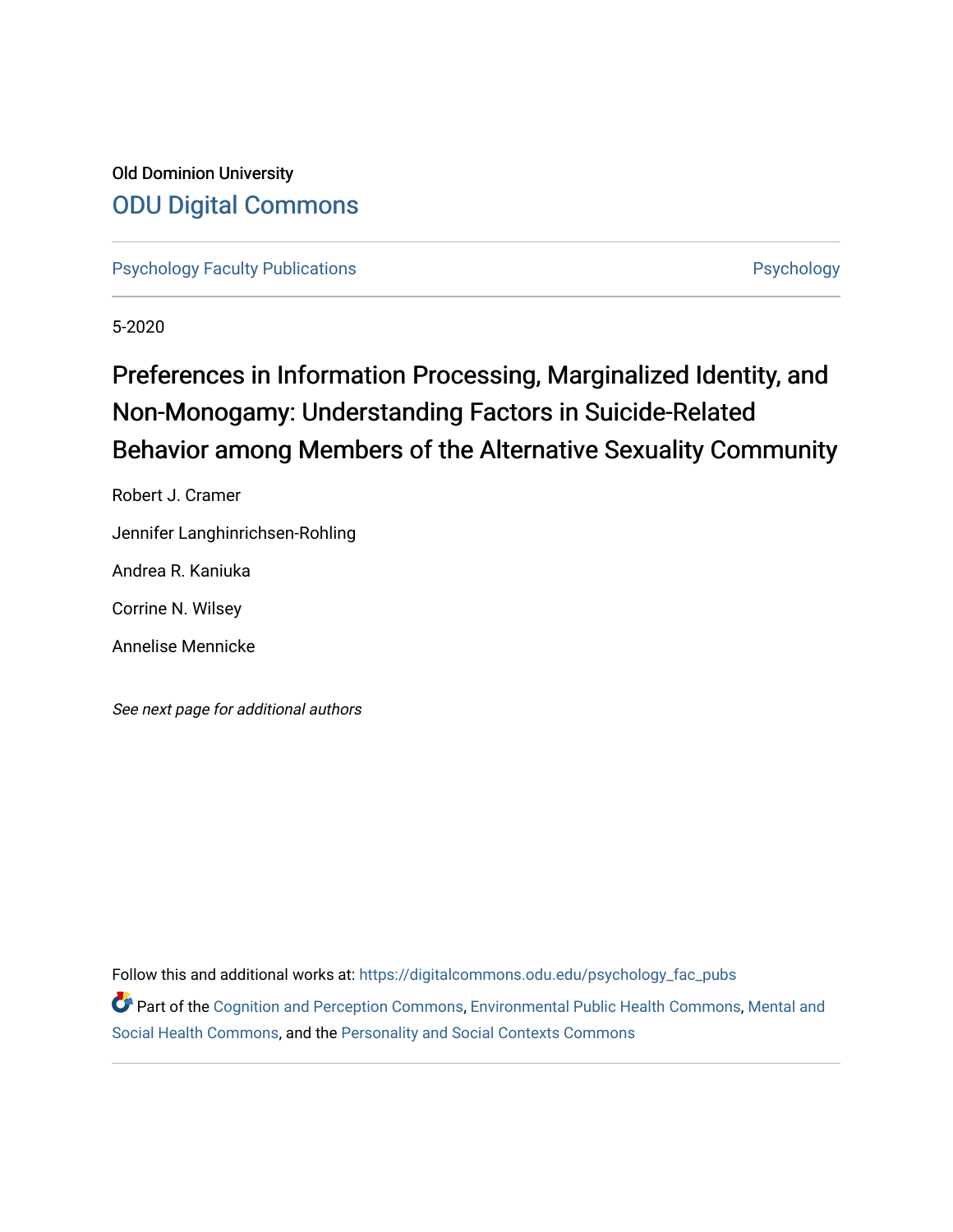### Authors

Robert J. Cramer, Jennifer Langhinrichsen-Rohling, Andrea R. Kaniuka, Corrine N. Wilsey, Annelise Mennicke, Susan Wright, Erika Montanaro, Jessamyn Bowling, and Kristin E. Heron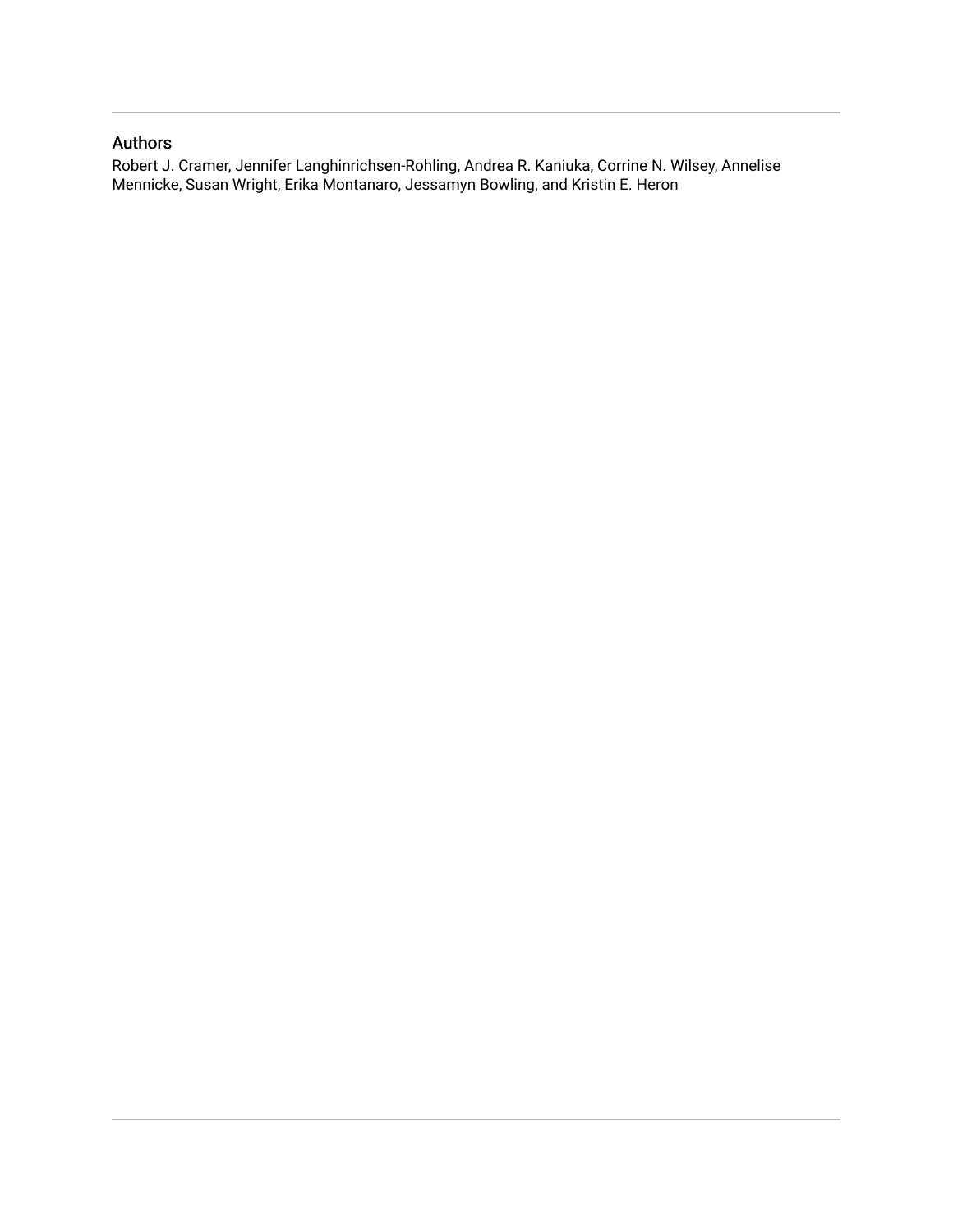

International Journal of *[Environmental Research](http://www.mdpi.com/journal/ijerph) and Public Health*

### *Article*

# **Preferences in Information Processing, Marginalized Identity, and Non-Monogamy: Understanding Factors in Suicide-Related Behavior among Members of the Alternative Sexuality Community**

**Robert J. Cramer 1,[\\*](https://orcid.org/0000-0001-9105-5565) , Jennifer Langhinrichsen-Rohling <sup>2</sup> , Andrea R. Kaniuka <sup>1</sup> , Corrine N. Wilsey <sup>1</sup> , Annelise Mennicke <sup>3</sup> , Susan Wright <sup>4</sup> [,](https://orcid.org/0000-0002-9290-6242) Erika Montanaro <sup>2</sup> , Jessamyn Bowling <sup>1</sup> and Kristin E. Heron <sup>5</sup>**

- <sup>1</sup> Department of Public Health Sciences, UNC Charlotte, Charlotte, NC 28233 USA; akaniuka@uncc.edu (A.R.K.); cwilsey@uncc.edu (C.N.W.); jbowlin9@uncc.edu (J.B.)
- <sup>2</sup> Department of Psychological Sciences, UNC Charlotte, Charlotte, NC 28233, USA; jlanghin@uncc.edu (J.L.-R.); emontana@uncc.edu (E.M.)
- <sup>3</sup> School of Social Work, UNC Charlotte, Charlotte, NC 28233, USA; amennick@uncc.edu
- <sup>4</sup> National Coalition for Sexual Freedom, Baltimore, MD 21202, USA; susan@ncsfreedom.org
- <sup>5</sup> Department of Psychology, Old Dominion University, Norfolk, VA 23529, USA; kheron@odu.edu
- **\*** Correspondence: rcramer4@uncc.edu; Tel.: +1-704-687-6022

Received: 4 April 2020; Accepted: 2 May 2020; Published: 6 May 2020



**Abstract:** Suicide-related behavior (SRB) is a mental health disparity experienced by the alternative sexuality community. We assessed mental health, relationship orientation, marginalized identities (i.e., sexual orientation minority, gender minority, racial minority, ethnic minority, and lower education), and preferences in information processing (PIP) as factors differentiating lifetime SRB groups. An online cross-sectional survey study was conducted in 2018. Members of the National Coalition for Sexual Freedom (NCSF; *n* = 334) took part. Bivariate analyses identified the following SRB risk factors: female and transgender/gender non-binary identity, sexual orientation minority identity, lower education, suicide attempt/death exposure, Need for Affect (NFA) Avoidance, depression, and anxiety. Monogamous relationship orientation was a protective factor. Multi-nomial regression revealed the following: (1) monogamous relationship orientation was a protective factor for suicidal ideation and attempt; (2) lower education was a risk factor for suicide attempt; (3) anxiety was a risk factor for suicide attempt; and (4) depression was a risk factor for suicidal ideation. A two-way interaction showed that elevated NFA Approach buffered the negative impacts of depression. Relationship orientation, several marginalized identities (i.e., based on gender, sexual orientation, and educational level), and PIP all contributed uniquely to SRB. Further study is necessary to understand the role of relationship orientation with suicide. Health education and suicide prevention efforts with NCSF should be tailored to account for marginalized identity, mental health, and NFA factors.

**Keywords:** suicide; non-monogamy; Need for Affect; Need for Cognition; depression; information processing; national coalition for sexual freedom

#### **1. Introduction**

#### *1.1. Background*

The National Coalition for Sexual Freedom (NCSF) was formed in 1997 in order to create "a political, legal, and social environment in the U.S. that advances equal rights for consenting adults

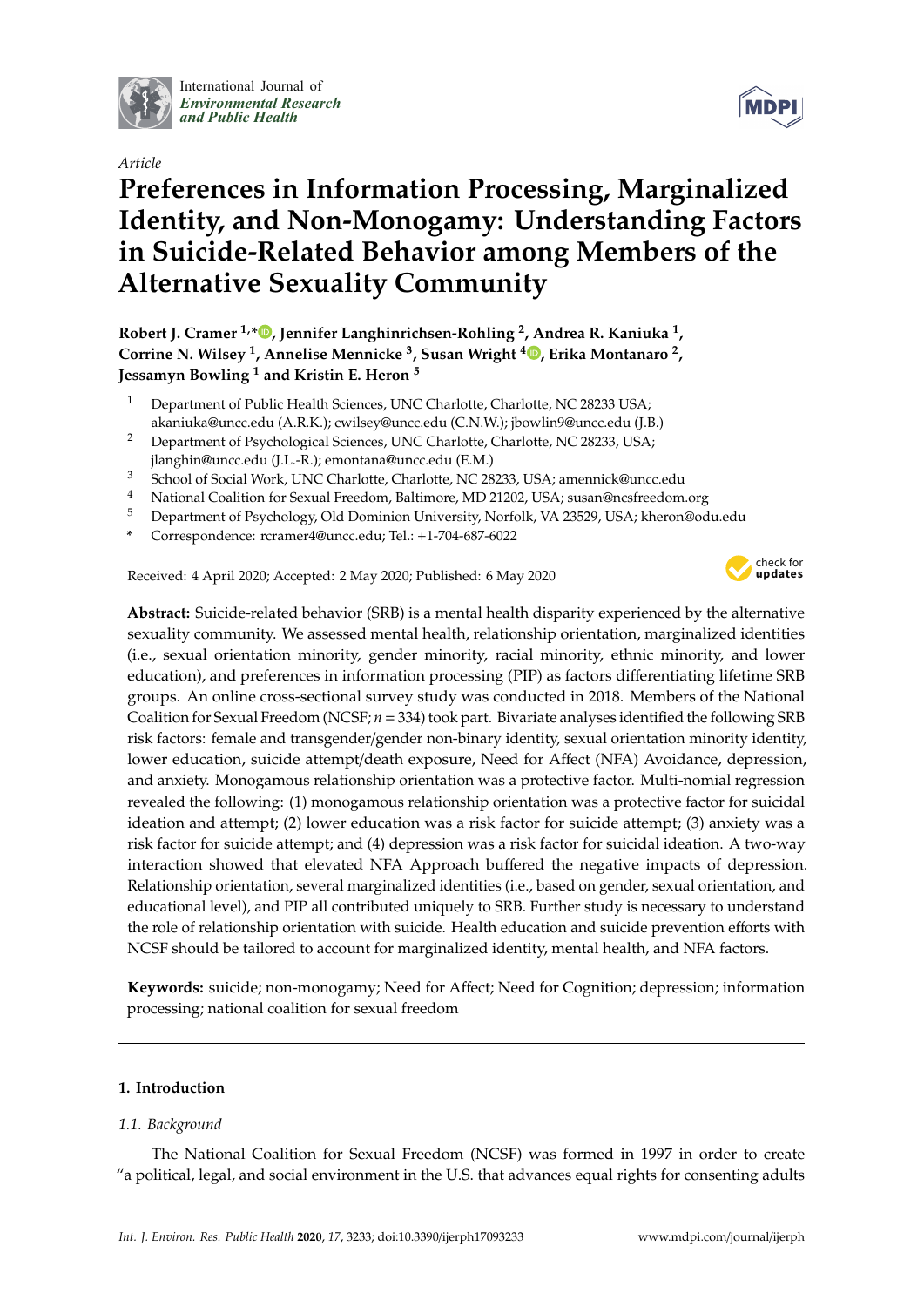who engage in alternative sexual and relationship expressions" [\[1\]](#page-15-0). Specifically, the aim of the organization is to advance the rights of, and advocate for consenting adults in the bondage, discipline, domination/submission, and sadomasochism (BDSM) lifestyle, and non-monogamy communities (heretofore referred to as *alternative sexuality community*). As part of their advocacy efforts, NCSF has supported research to understand and promote health among members of the alternative sexuality community. The ongoing research effort is important as this community is substantially understudied, and yet faces considerable societal misunderstanding, stigma, and discrimination [\[2–](#page-15-1)[4\]](#page-15-2). Such stigma and discrimination are particularly concerning when viewed through a public health lens, as stigma has been identified as a core factor in the creation and maintenance of health disparities for a range of minority groups [\[5](#page-15-3)[–7\]](#page-15-4). A particular focus on the mental health of the alternative sexuality community is consistent with models of health equity [\[8\]](#page-15-5), because this subgroup comprises a diverse body with respect to other marginalized groups. For example, NCSF's membership is composed of people with a wide range of sexual orientations (e.g., pansexual, heteroflexible), gender identities (e.g., gender queer, agender), and romantic relationship orientations (e.g., polyamory, open relationships) [\[9–](#page-15-6)[11\]](#page-15-7). Although a full review of sexual orientation, gender identity, and romantic relationship orientation definitions is beyond the scope of the present paper, we recommend referral to the publicly available sexual and gender diversity glossaries for those unfamiliar with this area [\[10](#page-15-8)[,11\]](#page-15-7).

#### *1.2. Suicide-Related Behavior among the Alternative Sexuality Community*

One deleterious outcome prevalent among members of the alternative sexuality community garnering recent empirical attention is suicide-related behavior (SRB) [\[12,](#page-16-0)[13\]](#page-16-1). SRB comprises both suicidal ideation and attempts [\[14](#page-16-2)[,15\]](#page-16-3). Use of SRB phrasing is consistent with contemporary literature differentiating persons with subtypes of lifetime histories (e.g., ideation only vs. suicide attempt) and developing suicide interventions [\[16](#page-16-4)[–18\]](#page-16-5). Past studies have examined alternative sexuality and SRB through the lens of one of the leading theories, namely the Interpersonal–Psychological Theory of Suicide [\[19\]](#page-16-6). Importantly, in a study of BDSM practicing adults, stigma-associated emotions of shame and guilt were found to be associated with suicidal ideation through feelings of perceived burdensomeness and thwarted belonging [\[13\]](#page-16-1). In that same sample, alternative sexuality identity and behavior were associated with lifetime suicide attempt as mediated by increased pain tolerance [\[12\]](#page-16-0). These findings lend credence to the importance of both stigma and gender (as a multiple marginalized factor) in understanding SRB among members of this community. Notably, the Interpersonal–Psychological Theory was not applied to other members of the NCSF community such as those in the polyamory community. A subsequent examination of suicide-related patterns and risk/protective factors among NCSF members found that: (1) NCSF members were at an elevated clinical risk for suicide compared to college student and general adult comparison groups [\[20\]](#page-16-7); and (2) among sexual orientation minority-identifying members of NCSF, symptoms of depression, post-traumatic stress, and impulsivity were prominent risk factors for total SRB [\[21\]](#page-16-8). These findings raise concern about suicide risk among NCSF members and highlight sexual orientation as another potential multiple marginalized identity factor worthy of further investigation.

Although this set of studies identified several risk factors for the alternative sexuality community and observed elevated clinical risk specifically for NCSF members, gaps remain. First, the literature has only begun to identify factors pertinent to suicidal ideation versus attempt, despite leading theories of suicide emphasizing such approaches [\[19](#page-16-6)[,22\]](#page-16-9). A growing body of evidence indicates that there may be different risk and protective factors and processes that distinguish among non-suicidal individuals, those expressing suicidal ideation without attempt (ideation only), and those exhibiting a history of suicide attempt [\[23](#page-16-10)[–25\]](#page-16-11). Importantly, some traditional markers for suicide (e.g., depression, hopelessness) differentiated individuals with suicidal ideation from non-suicidal individuals, but failed to distinguish between those with suicidal ideation versus suicide attempts [\[24](#page-16-12)[,25\]](#page-16-11). The approach of comparing among the three groups (people who are non-suicidal, have suicidal ideation, and who have attempted suicide) is consistent with the ideation-to-action framework, which emphasizes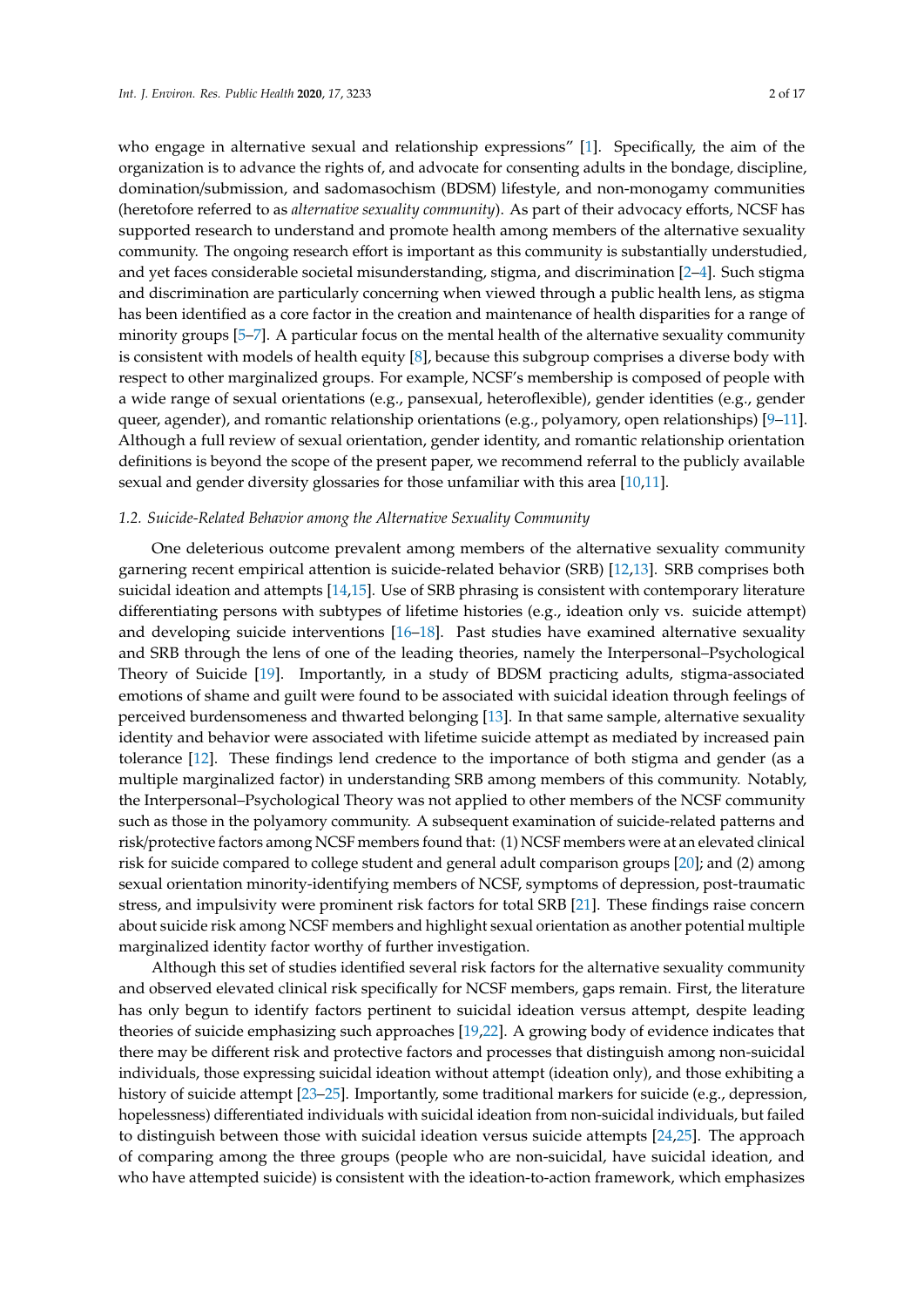the identification of risk factors for the transition from suicide ideation to suicide attempt [\[26\]](#page-16-13). The present study applies the distinction of non-suicidal, ideation only, and attempt subgroupings to understanding SRB among alternative sexuality community members. A second gap in the study of suicide among this population is the absence of identification of protective factors. The importance of population-specific protective factors cannot be understated. Such factors can serve as targets for prevention and intervention programming development [\[27\]](#page-16-14). A parallel example can be seen in the value of sexual and gender minority community involvement as a protective factor against various physical and mental health conditions [\[28,](#page-16-15)[29\]](#page-16-16). The present study investigates several potential protective factors in this population, namely relationship orientation, demography, and information processing preferences.

#### *1.3. Relationship Orientation, Marginalized Identity, and Preferences in Information Processing Applied to Suicide*

In the general population, married persons tend to fair better compared to divorced and single persons with respect to suicide risk [\[30,](#page-16-17)[31\]](#page-16-18). However, this narrow definition of relationship status fails to capture the full scope of romantic involvement. Moreover, orientations to relationships (e.g., non-monogamy) remains understudied as a possible risk or protective factor for health in general. Of particular interest to the alternative sexuality community is non-monogamy, as opposed to other statuses (e.g., single/not dating, married, in a long-term committed relationship). Relationship orientations involving more than one partner are particularly common among members of the alternative sexuality community [\[32\]](#page-16-19). Although consensual non-monogamy has not been investigated with SRB to date, data exists to suggest potential rationales to think non-monogamy may function as either a risk or protective factor. Importantly, compared to persons in monogamous relationships, non-monogamous-identifying persons are more likely to identify as a sexual orientation minority, be divorced, and make less money [\[33\]](#page-17-0). Likewise, non-monogamous persons are more likely to endorse the range of sexually diverse identities [\[34\]](#page-17-1). Such multiple marginalized identities raise the possibility of an elevated risk for suicide compared to those of monogamous relationship orientations. However, Ferrer [\[35\]](#page-17-2) summarized literature arguing that non-monogamy can also empower people to be autonomous and is predicated on authenticity, which may enhance health. Finally, a critical review of the literature concluded that persons with consensual non-monogamous orientations (i.e., polyamory, swinging, and others) report similar mental health compared to those in monogamous relationships [\[36\]](#page-17-3). Given the conflicting multiple minority versus empowerment and equitable health views, we explore whether non-monogamous relationship orientations are negatively or positively associated with SRB.

Health equity frameworks [\[37\]](#page-17-4) aim to redress health disparities through understanding demographic stratification and social determinants of health. This social justice view also holds that it is valuable to attend to the multitude of marginalized minority identities (e.g., race, sexual orientation, gender) to fully account for the variety of experiences within a community. Reflecting this perspective, multiple-minority identities may be a valuable perspective from which to examine risk and resilience in the alternative sexuality community. Indeed, a variety of intersecting identities play a role in the interest and engagement in alternative sexuality [\[38\]](#page-17-5). Such identities include a range of sexual orientation and gender diverse identities. A wealth of literature suggests the intersection of racial, sexual orientation, gender, and other multiple marginalized statuses is associated with a range of negative physical and mental health [\[28](#page-16-15)[,39](#page-17-6)[,40\]](#page-17-7) and resilience [\[41](#page-17-8)[–43\]](#page-17-9) outcomes. Likewise, literature suggests that marginalized identities of sexual orientation minority (e.g., lesbian, gay, bisexual) and gender minority (e.g., transgender and gender non-conforming) are at higher risk for SRB compared to heterosexual and cisgender counterparts, respectively [\[44–](#page-17-10)[46\]](#page-17-11).

Increasingly, researchers are beginning to examine how holding multiple intersecting, marginalized identities may be useful in understanding SRB [\[47\]](#page-17-12). For instance, a recent systematic review of discrimination and mental health concluded that heterosexist prejudice, compared to racial prejudice, was most influential on SRB among sexual and gender minority (SGM) Black persons [\[48\]](#page-17-13). Also,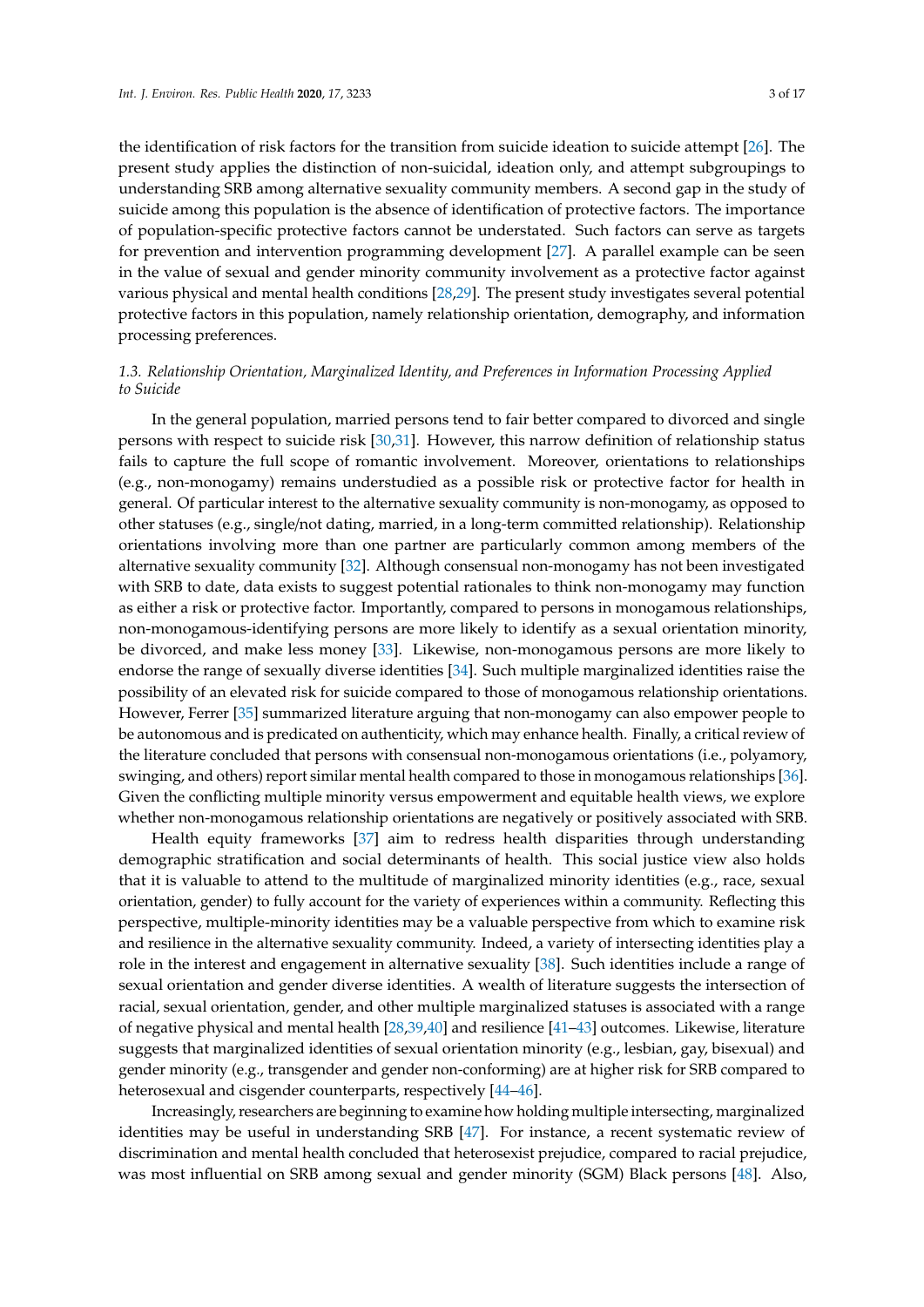another review of transgender and gender minority suicide showed that multiple marginalized statuses pertaining to race and religion were uniquely important factors among gender diverse persons [\[49\]](#page-17-14). Thus, we examined the SRB risk and protective factor patterns for the following set of marginalized identities among members of the alternative sexuality community: race, sexual orientation, gender, education level, and ethnicity. The present study is the first to do so among members of NCSF.

An emerging SRB model is the Preferences in information processing approach (PIP) [\[50\]](#page-17-15). According to PIP, individuals differ in the degree to which they are motivated to experience and process emotional and cognitive information in their environment. PIP can be considered a meta-theory of emotion and cognition grounded in the broader social–cognitive information processing theories [\[51](#page-17-16)[,52\]](#page-17-17). PIP posits that individual differences in orientation to affect and cognition, respectively, may have direct and moderating influences on SRB [\[50\]](#page-17-15). Specifically, Need for Affect (NFA) [\[53](#page-17-18)[,54\]](#page-17-19), or one's willingness to approach or avoid affective experiences and content, is thought to directly impact suicide as a risk factor to the extent to which one prefers to avoid emotionally-based experiences. Moreover, NFA is comprised of two facets, namely NFA Avoidance (i.e., extent to which one evades emotional experience and expression) and NFA Approach (i.e., degree to which one intentionally seeks affective experience and expression) [\[53](#page-17-18)[,55\]](#page-17-20). Illustrative examples of each NFA construct are as follows. High affective avoidance may take the shape of positive views of or preference for refusing to discuss emotions (e.g., hopelessness, joy), engaging in emotionally numbing or blunting behaviors (e.g., substance use), or valuing facts and statistics over emotions in decision-making. On the other hand, higher orientation to engagement of affect may be observed in examples such as seeking out opportunity to discuss positive or negative feelings (e.g., in intimate relationships), expressing verbal or non-verbal gratitude or irritation with others, or processing emotions as a vital part of making decisions.

Each aspect of NFA is hypothesized to function differentially as moderators of various suicide risk factors; for instance, for symptoms of depression or anxiety, higher NFA Avoidance may amplify suicide risk, whereas NFA Approach may mitigate such risk. Preferences in cognitive information processing are reflected in the individual difference of Need for Cognition (NFC) [\[56\]](#page-17-21). NFC encompasses one's willingness to engage in flexible thinking and desire to approach or avoid specific thoughts and/or cognitive processes, rather than the presence of a particular cognitive process or rigid attributional style. Unlike NFA, however, NFC is typically measured uni-dimensionally [\[50\]](#page-17-15). The role of NFC is relatively understudied in the PIP-suicide model.

A series of studies [\[20](#page-16-7)[,50](#page-17-15)[,57,](#page-18-0)[58\]](#page-18-1) have applied the PIP to suicide risk in non-clinical samples. The most robust main effect observed to date concerns NFA Avoidance as a risk factor for suicide [\[50](#page-17-15)[,55](#page-17-20)[,58\]](#page-18-1), possibly through association with the development of perceived burdensomeness and thwarted belongingness [\[57\]](#page-18-0). NFA and NFC have both shown sample-specific moderating roles. Elevated NFA Avoidance amplified the negative impact of depression and NFC on lifetime SRB among college students [\[50\]](#page-17-15). Among adults in the United Kingdom, NFA Approach mitigated the negative effects of depression on suicidal ideation, whereas NFC demonstrated mixed moderation patterns depending on the suicide risk factor [\[58\]](#page-18-1). Most germane to the current study, the only PIP model facet examined in a sample of NCSF members was NFA [\[20\]](#page-16-7). Application of these findings to NCSF members was tempered by the fact that findings were not disaggregated between the three samples in the study. This limitation notwithstanding, findings indicated that both NFA Approach and NFA Avoidance were risk factors for being categorized as having an elevated risk for suicide. These findings warrant replication and extension with all salient components of the model (i.e., inclusion of NFC). The present study fills this gap in the literature.

#### *1.4. The Present Study*

Emerging evidence suggests that SRB may be a unique concern for members of the alternative sexuality community. This study sought to fill the gap of identifying further risk and protective factors for SRB among NCSF members. We do so by identifying relationship orientation, multiple marginalized identities, and PIP factors differentiating individuals with non-suicidal, suicide ideation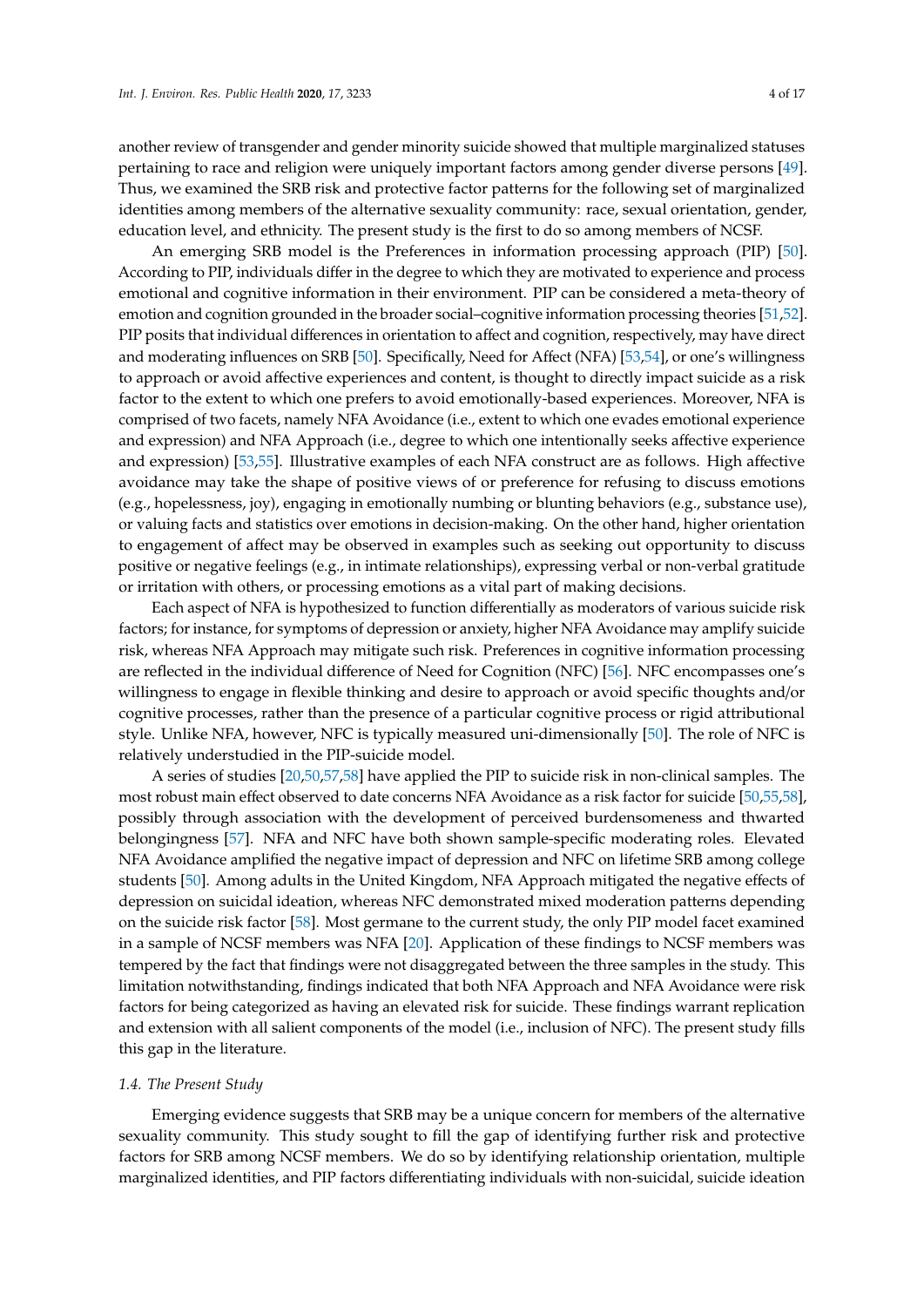only, and suicide attempt histories. The following research questions (RQs) and hypotheses (Hs) were examined:

**H1**: *Multiple marginalized identities (i.e., racial, sexual orientation, gender, educational level, and ethnic minority NCSF members) will be associated with an elevated risk for more severe SRB. Alternatively, majority group-identifying NCSF members will be associated with a decreased risk for severe SRB.*

**H2**: *NFA Avoidance will be associated with an elevated risk for more severe SRB.*

**H3**: *NFA Approach will lessen the positive association between depression and SRB, thereby serving as a protective factor in the depression-suicide link.*

**RQ1**: *What is the association between relationship orientation (i.e., single*/*not dating, monogamous relationship, and polyamorous*/*open relationship) and SRB?*

**RQ2**: *How is NFC associated with SRB?*

#### **2. Materials and Methods**

#### *2.1. Study Design and Procedure*

Study inclusion criteria included: (1) 18 years of age or older, (2) NCSF membership, and (3) residing in the United States. No other specific inclusion/exclusion criteria were applied to the study. All participants provided informed consent for inclusion before they participated in the study. Participants gave electronic consent by clicking through to participate in the study after reading an informed consent page. Consent information summarized the purpose of the study, rights and limits of research participants, study team and Institutional Review Board (IRB) contact information, and incentive structure. Participants were debriefed at the end of the survey. The study was conducted in accordance with the Declaration of Helsinki, and the protocol was approved by the IRB/Ethics Committee of Old Dominion University (project ID code 1139007-4]). The present study used a single-time point online Qualtrics-administered survey. NCSF advertised the opportunity to complete an online survey regarding health and technology engagement via email to its listserv members (*n* = 6678) and social media accounts. Invalid email addresses were not tracked. Social media followers may be redundant with the listserv. A participation rate of 5.0% (334/6678) is the most accurate that can be tabulated, but may be an underestimate. Listserv members live across the United States. Participation in the survey was incentivized by offering participants the opportunity to enter a drawing for several e-gift cards. Data collection occurred over a five-month period between February and July 2018.

#### *2.2. Participants*

Table [1](#page-7-0) contains a summary of sample demographics. Comprised of 334 NCSF members, the sample was diverse with respect to sexual orientation, gender, and relationship status. However, the sample was primarily White and non-Hispanic/Latino(a), with more than half of participants possessing at least a bachelor's degree. This participant breakdown is similar to the NCSF general membership [\[59\]](#page-18-2) and prior NCSF survey studies [\[9\]](#page-15-6). Also, more than three-quarters of the sample reported a history of SRB. High prevalence rates of SRB are consistent with prior literature indicating that NCSF members are at an elevated clinical risk for suicide compared to general and college student adult samples [\[20\]](#page-16-7).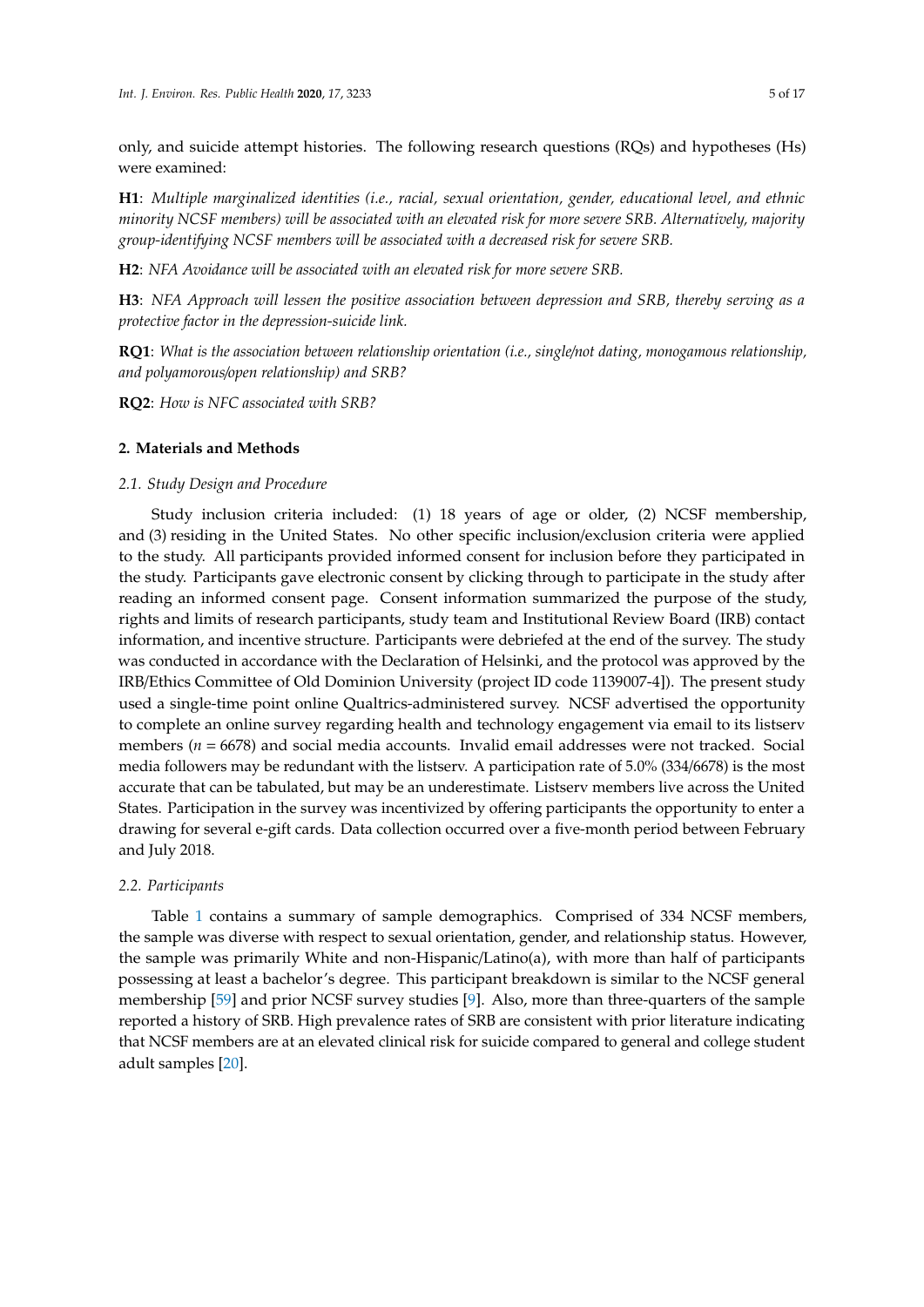<span id="page-7-0"></span>

| Variable                                                | $n\left(\%\right)$ |
|---------------------------------------------------------|--------------------|
| Lifetime suicide-related behavior                       |                    |
| None                                                    | 75 (22.5%)         |
| Ideation only                                           | 190 (56.9%)        |
| Attempt                                                 | 69 (20.7%)         |
| Race                                                    |                    |
| White                                                   | 285 (85.3%)        |
| <b>Black</b>                                            | $5(1.5\%)$         |
| American Indian/Alaskan Native                          | $1(0.3\%)$         |
| Asian American                                          | $2(0.6\%)$         |
| Native Hawaiian/Pacific Islander                        | $2(0.6\%)$         |
| <b>Biracial</b>                                         | 30 (9.0%           |
| Other                                                   | $9(2.7\%)$         |
| Sexual Orientation                                      |                    |
| Gay                                                     | $16(4.8\%)$        |
| Lesbian                                                 | $4(1.2\%)$         |
| Queer                                                   | $17(5.1\%)$        |
| Straight                                                | 73 (21.9%)         |
| Questioning                                             | $1(0.3\%)$         |
| Experimenting                                           | $8(2.4\%)$         |
| Pansexual                                               | 45 (13.5%)         |
| Demisexual                                              | $2(0.6\%)$         |
| Heteroflexible                                          | 27 (8.1%)          |
| Bisexual                                                | 63 (18.9%)         |
| Other                                                   | $2(0.6\%)$         |
| Multiple sexual identities                              | 76 (22.8%)         |
| Education                                               |                    |
| Some high school                                        | $4(1.2\%)$         |
| High school diploma/general education degree            | $61(18.3\%)$       |
| Associate's Degree                                      | 56 (16.8%)         |
| Bachelor's Degree                                       | 99 (29.6%)         |
| Graduate Degree                                         | 114 (34.1%)        |
| Gender                                                  |                    |
| Male                                                    | 117 (35.0%)        |
| Female                                                  | 172 (51.5%)        |
| Male-to-female                                          | $7(2.1\%)$         |
| Female-to-male                                          | $4(1.2\%)$         |
| Transitioning                                           | 1(0.3%             |
| Queer                                                   | 20 (6.0%)          |
| Other                                                   | 13 (3.9%)          |
| Ethnicity                                               |                    |
| Non-Hispanic/Latino(a)                                  | 320 (95.8%)        |
| Hispanic/Latino(a)                                      | 14 (4.2%)          |
| Relationship Status                                     |                    |
| Single                                                  | $35(10.5\%)$       |
| In a monogamous/long-term committed/married/civil union | 113 (33.8%)        |
| Non-monogamous                                          | 186 (55.7%)        |
| Lifetime Suicide Death Exposure                         |                    |
| No                                                      | 97 (29.0%)         |
| Yes                                                     | 237 (71.0%)        |
| Lifetime Suicide Attempt Exposure                       |                    |
| No                                                      | 59 (17.7%)         |
| Yes                                                     | 275 (82.3%)        |

**Table 1.** Sample Demographics.

Notes: *N* = 334.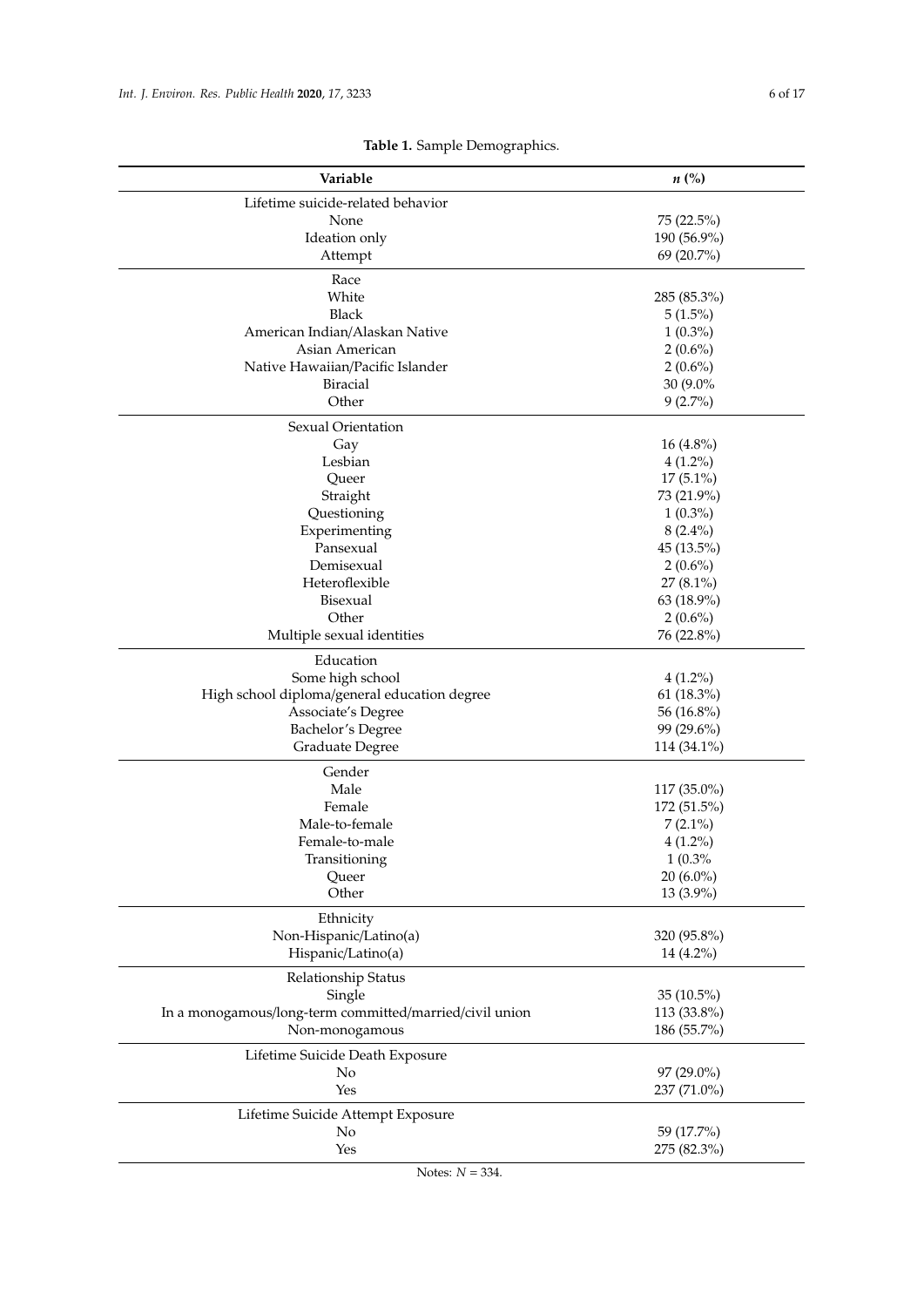#### *2.3. Measures*

#### 2.3.1. Demographics

Participants provided demographic information including race, gender, sexual orientation, relationship status, ethnicity, and education. Suicide exposure was assessed via two questions: knowing someone who died by suicide and knowing someone who attempted suicide. Both questions referenced lifetime suicide exposure. For each category, participants checked each of the following persons(s) they knew: an acquaintance, a friend, a family member, and other person. For this study, we created scores for suicide attempt exposure and suicide death exposure by summing the number of types of persons checked (possible range 0–4).

#### 2.3.2. Suicide-Related Behavior

Participants completed the Suicidal Behaviors Questionnaire—Revised (SBQ-R) [\[18\]](#page-16-5), a 4-item self-report questionnaire assessing lifetime and past-year suicidal behavior, communication of suicidal intent, and likelihood of future suicide attempt. Total scores were generated via summation, ranging from 3 to 18, with higher scores representing higher engagement in suicidal behavior. Item 1 of the SBQ-R generates lifetime SRB subgroups [\[18\]](#page-16-5); this approach to categorization of suicide-related behaviors has been used in prior studies [\[58,](#page-18-1)[60,](#page-18-3)[61\]](#page-18-4). Cut scores indicate individuals at clinical risk, with a score of seven or greater used among non-clinical adult samples [\[18\]](#page-16-5). In the current study, total scores and item one lifetime SRB subgroups were used. The SBQ-R demonstrated good internal consistency ( $\alpha$  range = 0.87–0.97) [\[18\]](#page-16-5). In the current study, internal consistency was acceptable ( $\alpha$  = 0.77).

#### 2.3.3. Preferences in Information Processing

Participants completed the Need for Cognition Scale short form [\[56\]](#page-17-21), an 18-item self-report questionnaire assessing PIP beliefs related to thinking. Item responses were recorded on a 5-item scale ranging from 1 ("Extremely uncharacteristic of me") to 5 ("Extremely characteristic of me"). Nine items were reverse coded before summing responses, with higher scores indicating greater engagement in and enjoyment of thinking. The NFC scale demonstrated good internal consistency [\[50,](#page-17-15)[55\]](#page-17-20), and among the current sample, the internal consistency of the NFC was also good ( $\alpha = 0.85$ ).

The Need for Affect Questionnaire Short Form (NAQ-S) [\[53\]](#page-17-18) was used to assess PIP beliefs related to emotion. The NAQ-S is a 10-item self-report questionnaire with a 7-point response scale ranging from −3 ("Strongly disagree") to 3 ("Strongly agree"). Subscale scores were generated via summation for NFA Approach (five items) and NFA Avoidance (five items), with higher scores indicating higher approach and avoidance of emotions, respectively. The NAQ-S demonstrated acceptable internal consistency for both NFA Approach ( $\alpha$  range = 0.71 to 0.76) and NFA Avoidance ( $\alpha$  range = 0.79 to 0.84) [\[53\]](#page-17-18). Internal consistency in the current study was good for both subcomponents (NFA Approach:  $\alpha$  = 0.80; NFA Avoidance:  $\alpha$  = 0.85).

#### 2.3.4. Mental Health

Participants completed the Depression Anxiety and Stress Scale short version (DASS-21) [\[62,](#page-18-5)[63\]](#page-18-6), a 21-item self-report questionnaire assessing past-week symptoms of depression (seven items), anxiety (seven items), and stress (seven items). Responses were scored on a 4-point Likert scale ranging from 0 ("Did not apply to me at all") to 3 ("Applied to me very much, or most of the time"). Responses were summed such that higher sub-component scores indicated higher levels of depression, anxiety, and stress. In the current study, the depression and anxiety subscales were used. The DASS-21 demonstrates good internal consistency among non-clinical samples (depression:  $α = 0.88$ ; anxiety:  $\alpha$  = 0.82). Internal consistency in the current sample was similarly strong (depression:  $\alpha$  = 0.92; anxiety  $\alpha = 0.84$ ).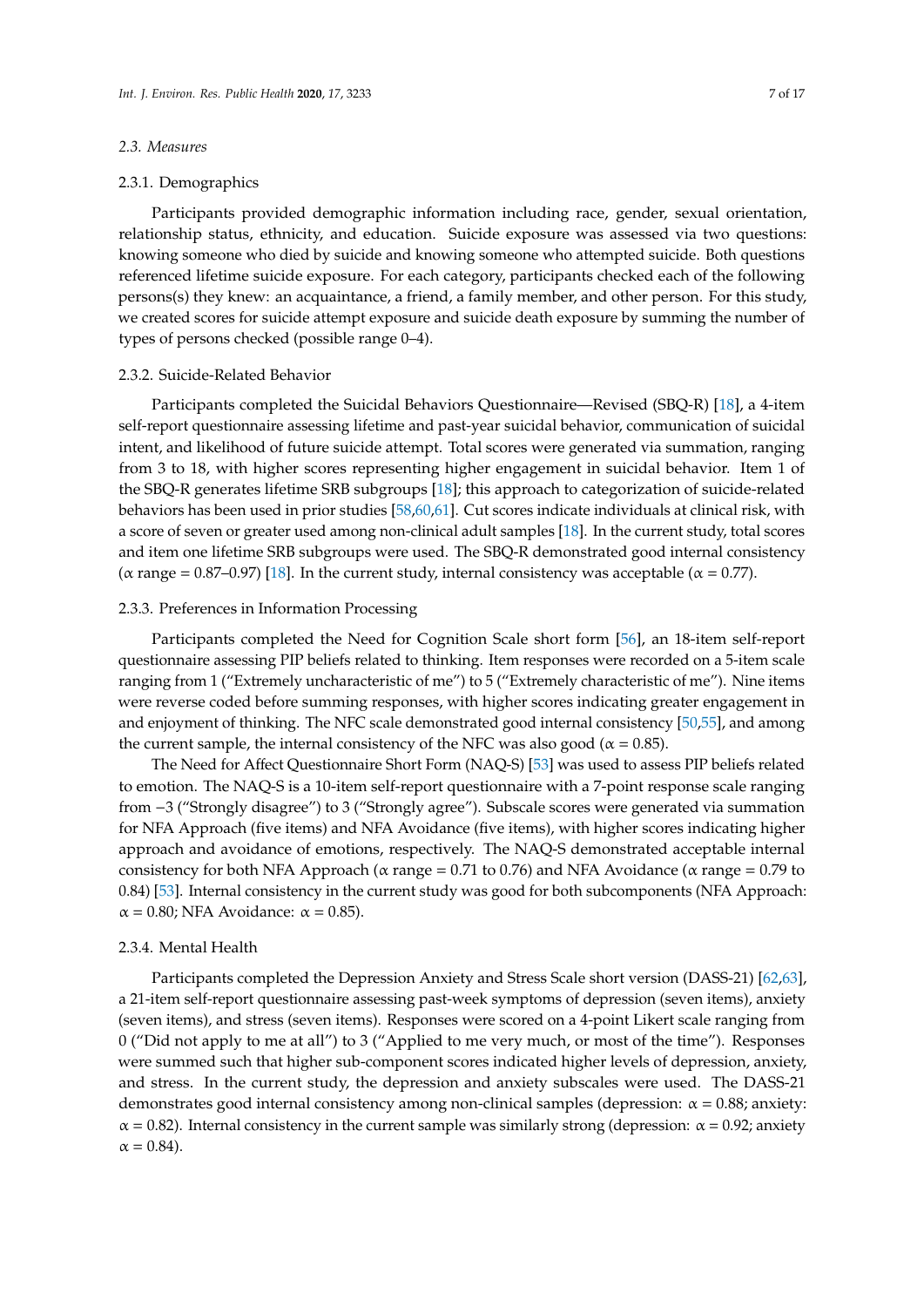#### *2.4. Data Analysis*

We used SPSS version 26.0 to assess hypotheses and research questions. Bivariate associations of demographics with SRB group status were examined via either chi-square or analysis of variance (ANOVA) analyses with effect size metrics of Cramer's V and Cohen's *d*, respectively. Effect size interpretation is guided by Cohen's [\[64\]](#page-18-7) effect size guidelines. These guidelines are: ±0.2 (small), ±0.5 (moderate), and ±0.8 (large). Multinomial logistic regression was employed to examine PIP and covariate associations with lifetime SRB group status. Continuous predictor variables were centered prior to analyses. Significant overall effects were subsequently examined for group differentiation of ideation only (reference group) from non-suicidal and suicide attempt comparison groups. Effect sizes are reported in odds ratios (ORs), with interpretation of magnitude of effects informed by guidelines in the statistical literature [\[65\]](#page-18-8).

#### **3. Results**

Prior to hypothesis testing, several demographic factors required collapsing due to low cell counts (see Table [1\)](#page-7-0). Race was recategorized as either White or racial minority. Sexual orientation was reclassified as either heterosexual or sexual minority. Gender was reconstituted as male, female, and transgender/gender non-conforming/gender non-binary (TGNC+). Educational subgroups of some high school and high school diploma/general education degree were combined due to the small cell size of the former.

#### *3.1. Bivariate Analyses*

Table [2](#page-10-0) summarizes bivariate analyses of demographic, PIP, and mental health variables across lifetime SRB group. Answering RQ1, a large significant effect of relationship status was observed. The pattern was somewhat complex; being single was associated with highest frequency of suicide attempt group status, whereas non-monogamous and monogamous statuses were the most frequent in the ideation group. Monogamous relationship status was the highest frequency in the no SRB group. Consistent with H1, the following multiple marginalized (i.e., member of the alternative sexual community plus other marginalized status) patterns were observed. Frequencies for the following groups were elevated in the more severe lifetime SRB groups (i.e., ideation and attempt): (1) both TGNC+ and female compared to male, (2) sexual minority compared to heterosexual, and (3) lower education compared to higher education. The range of effect sizes for these effects were moderate–large. Contrary to H1, no significant racial and ethnic differences were observed.

Supporting H2, NFA Avoidance was associated with lifetime SRB group status. Persons in the suicide attempt group reported significantly higher scores compared to no SRB (moderate effect) and ideation only group (small effect). No other PIP-related associations were observed.

The following demographic and mental health related significant patterns were also observed: (1) lower suicide attempt exposure in the no SRB group compared to the ideation (small effect) and attempt (large effect) groups; (2) lower suicide death exposure in the ideation group compared to the suicide attempt group (small effect); and (3) identical patterns of increasing total suicide-related behavior, depression, and anxiety across no SRB, ideation, and suicide attempt groups (moderate–large effects). In light of bivariate analyses, participant gender, sexual orientation, education, relationship orientation, suicide attempt exposure, and suicide death exposure were retained as covariates for full PIP model testing. Answering RQ2, no bivariate association was observed between NFC and SRB groups.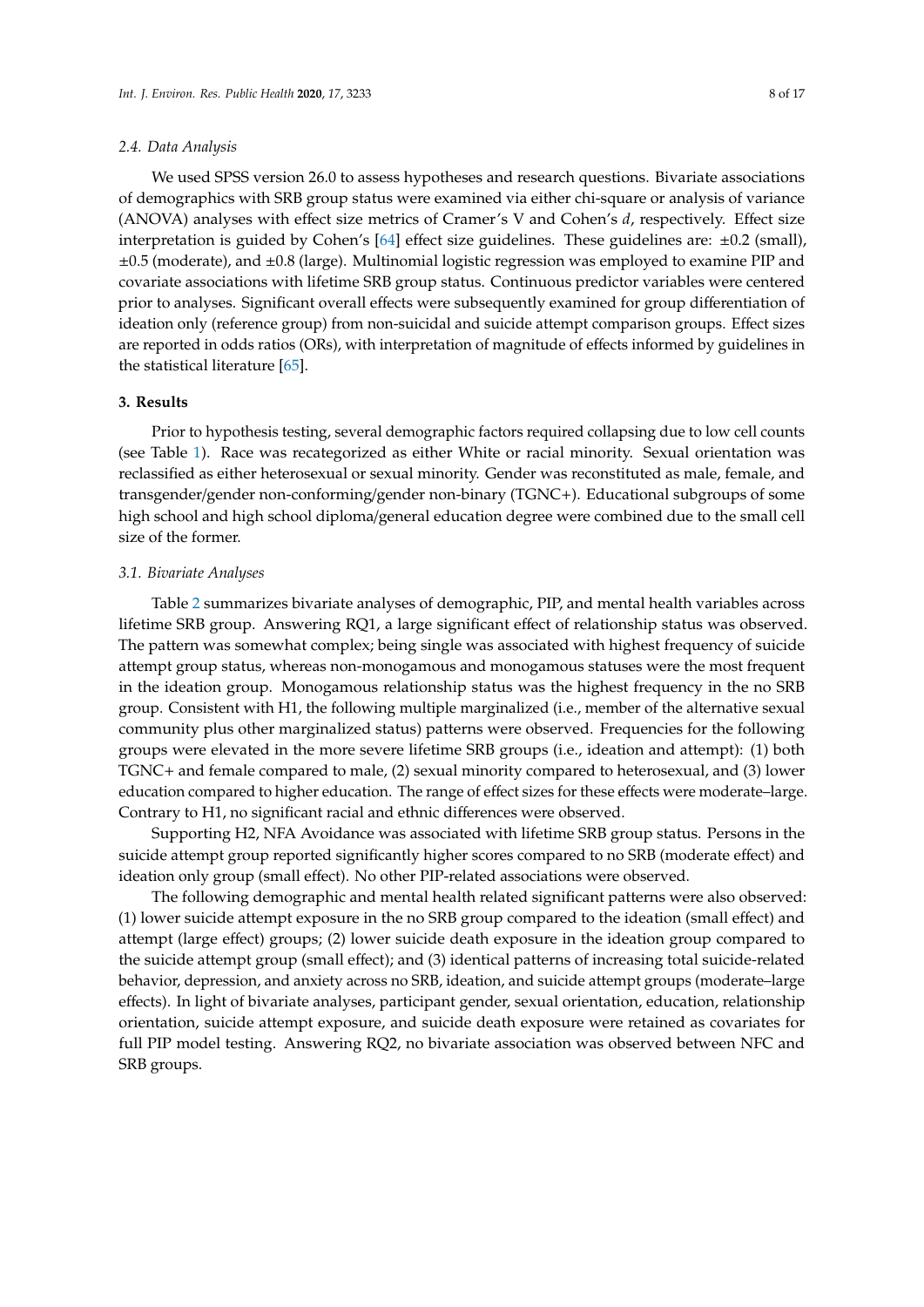| Variable                 | <b>Total Sample</b><br>$(N = 334)$ | None $(n = 75)$   | <b>Ideation Only</b><br>$(n = 190)$ | Attempt $(n = 69)$ | Test-Statistic (df)             | <b>Effect Size</b>  |
|--------------------------|------------------------------------|-------------------|-------------------------------------|--------------------|---------------------------------|---------------------|
| Gender                   |                                    |                   |                                     |                    | $X2(4) = 12.36, p = 0.01$       | 0.19                |
| Male                     | 117                                | 38 (32.5%)        | $61(52.1\%)$                        | $18(15.4\%)$       |                                 |                     |
| Female                   | 172                                | 32 $(18.6\%)$     | $100(58.1\%)$                       | $40(23.3\%)$       |                                 |                     |
| TGNC+                    | 45                                 | $5(11.1\%)$       | 29 (64.4%)                          | 11 $(24.4\%)$      |                                 |                     |
| Education                |                                    |                   |                                     |                    | $X2(6) = 18.70, p = 0.005$      | 0.24                |
| Some high school/GED     | 65                                 | 11 $(16.9\%)$     | 35 (53.8%)                          | 19 (29.2%)         |                                 |                     |
| Associate's degree       | 56                                 | $9(16.1\%)$       | $32(57.1\%)$                        | $15(26.8\%)$       |                                 |                     |
| Bachelor's degree        | 99                                 | $17(17.2\%)$      | 59 (59.6%)                          | 23 (23.2%)         |                                 |                     |
| Graduate degree          | 114                                | 38 (33.3%)        | 64 (64.9%)                          | $12(10.5\%)$       |                                 |                     |
| Sexual Orientation       |                                    |                   |                                     |                    | $X2(2) = 7.53, p = 0.02$        | 0.15                |
| Straight/heterosexual    | 73                                 | $25(34.2\%)$      | 36 (49.3%)                          | $12(16.4\%)$       |                                 |                     |
| Sexual minority          | 261                                | 50 $(19.2\%)$     | 154 (59.0%)                         | 57 (21.8%)         |                                 |                     |
| Relationship Orientation |                                    |                   |                                     |                    | $X2(4) = 19.45, p = 0.01$       | 0.24                |
| Single                   | 35                                 | $6(17.1\%)$       | 15 (42.9%)                          | 14 (40.0%)         |                                 |                     |
| Monogamous Rel.          | 113                                | 36 (31.9%)        | 64 (56.6%)                          | 13 (11.5%)         |                                 |                     |
| Non-monogamous Rel.      | 186                                | 33 (17.7%)        | 111 (59.7%)                         | 42 (22.6%)         |                                 |                     |
| Race                     |                                    |                   |                                     |                    | $X2(2) = 0.84, p = 0.66$        | 0.05                |
| White                    | 285                                | 66 (23.2%)        | 162 (56.8%)                         | 57 $(20.0\%)$      |                                 |                     |
| Racial minority          | 49                                 | $9(18.4\%)$       | $28(57.1\%)$                        | $12(24.5\%)$       |                                 |                     |
| Ethnicity                |                                    |                   |                                     |                    | $X2(4) = 2.12 p = 0.35$         | 0.08                |
| Non-Hispanic/Latino(a)   | 320                                | 72 (22.5%)        | 184 (57.5%)                         | 64 (20.0%)         |                                 |                     |
| Hispanic/Latino(a)       | 14                                 | $4(21.4\%)$       | $6(42.9\%)$                         | $5(35.7\%)$        |                                 |                     |
| Suicide attempt exposure | 1.29(0.96)                         | $0.99(0.89)$ a, b | $1.27(0.90)$ a                      | $1.68(1.06)$ b     | $F(2, 331) = 8.75, p < 0.001$   | a.31, b.70          |
| Suicide death exposure   | 0.92(0.78)                         | 0.87(0.83)        | $0.86(0.72)$ a                      | $1.13(0.87)$ a     | $F(2, 331) = 3.28, p = 0.04$    | a.34                |
| <b>Total SRB</b>         | 7.13(3.47)                         | $3.51(0.93)$ a, b | $7.17(2.62)$ a,c                    | $10.97(3.05)$ b,c  | $F(2, 331) = 165.85, p < 0.001$ | a1.86, b3.31, c1.34 |
| Depression               | 5.25(5.15)                         | $2.19(2.50)$ a,b  | 5.51 $(4.89)$ a, c                  | $7.87(6.30)$ b,c   | $F(2, 331) = 25.78, p < 0.001$  | a.85, b1.18, c.42   |
| Anxiety                  | 4.05(4.15)                         | 2.05(2.49)        | 4.00(3.86)                          | 6.35(5.15)         | $F(2, 331) = 21.60, p < 0.001$  | a.60, b1.06, c.52   |
| NFA Approach             | 7.28(5.41)                         | 6.68(5.75)        | 7.71(5.05)                          | 7.28(5.41)         | $F(2, 331) = 1.37, p = 0.25$    |                     |
| NFA Avoidance            | $-4.70(7.62)$                      | $-7.07(6.33)$ a   | $-4.71(7.34)$ b                     | $-2.07(8.81)$ a,b  | $F(2, 331) = 8.04, p < 0.001$   | a.65, b.32          |
| Need for Cognition       | 70.45 (10.20)                      | 71.93 (11.28)     | 69.94 (9.66)                        | 70.23 (10.40)      | $F(2, 331) = 1.04, p = 0.35$    |                     |

**Table 2.** Lifetime suicide-related behavior group variation in demographics, preferences in information processing, and mental health.

<span id="page-10-0"></span>Notes: Chi-square tests column statistics = count (%); F-test column statistics = Mean (standard deviation); Suicide-related behavior (SRB) group = Lifetime none, ideation only, or attempt based on SBQ-R item 1 [\[18\]](#page-16-20); df = Degrees of freedom; Effect Size = Cramer's V for chi-square analysis, Cohen's *d* for significant differences in SRB group categories; GED = general education degree; Identical subscripts in same column = significant difference in Bonferroni post-hoc test; TGNC+ = Transgender, Gender Non-Conforming, and Gender Non-Binary; Rel. = Relationship; NFA = Need for Affect.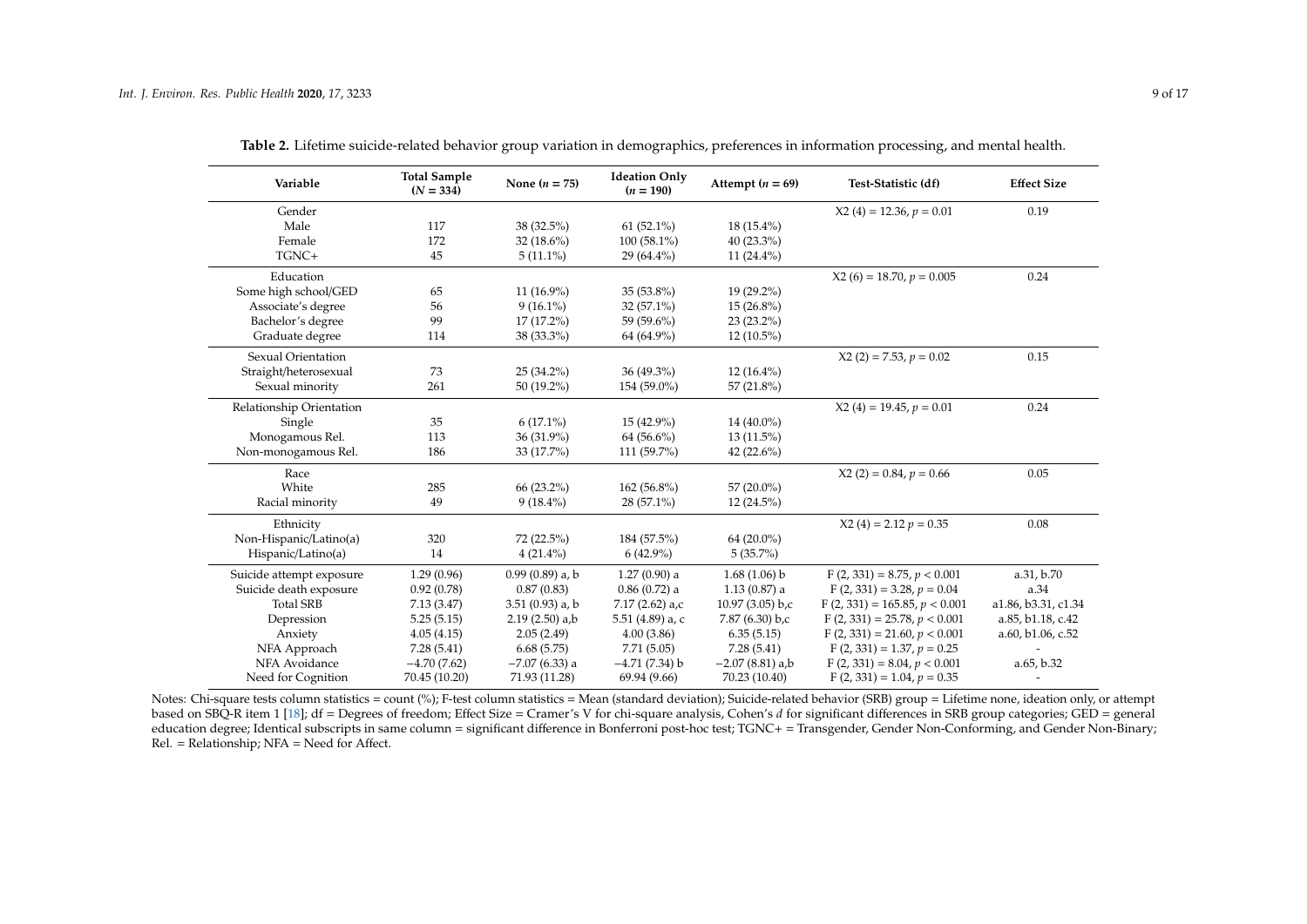#### *3.2. Multi-Nomial Regression Model Testing Covariate and PIP E*ff*ects on Lifetime SRB Group Status*

The multi-nomial model featured the following analytic parameters: (1) lifetime SRB group status was the dependent measure (ideation as reference group in order to identify factors differentiating three-step suicide theory groups); (2) covariates of gender (TGNC+ as reference group), sexual orientation (sexual minority as reference group), education level (graduate degree as reference group), relationship status (single as reference group), suicide attempt exposure, and suicide death exposure; (3) main effects for depression, anxiety, NFA Avoidance, NFA Approach, and NFC, and; (4) two-way PIP-supported interactions of anxiety x NFA Avoidance, anxiety x NFA Approach, anxiety x NFC, depression x NFA Avoidance, depression x NFA Approach, depression x NFC, NFA Avoidance x NFA Approach, NFA Avoidance x NFC, and NFA Approach x NFC.

Table [3](#page-11-0) contains summary statistics for the overall effects of each predictor multi-nomial regression model. Where significant effects emerged with categorical predictors, follow-up inspection of group comparisons are also reported. The model displayed good fit to the data,  $\chi^2$  (618) = 623.05, *p* = 0.44. Overall, the collection of predictors accounted for significant and large variance in lifetime SRB group status,  $\chi$ 2 (48) = 153.87, *p* < 0.001, Cox and Snell *R*<sup>2</sup> = 0.37, Nagelkerke *R*<sup>2</sup> = 0.43. Contrary to H1, significant effects were not observed for gender or sexual orientation. Contrary to H2, a significant effect was not observed for NFA Avoidance. Significant overall effects requiring follow-up inspection were observed for (1) relationship orientation, (2) education level, (3) anxiety, (4) depression, and  $(5)$  depression x NFA Approach. Regarding RQ1, compared to being in a non-monogamous relationship, being in a monogamous relationship was associated with increased odds ( $B = 0.68$ , seB = 0.34, Wald χ2 (1) = 3.97, *p* = 0.046, OR = 1.97, 95% confidence interval (CI) = 1.01–3.83) of no SRB group status. Further, compared to being in a non-monogamous relationship, being in a monogamous relationship was associated with decreased odds  $(B = -1.11$ , seB = 0.44, Wald  $\chi$ 2 (1) = 6.34, *p* = 0.01,  $OR = 0.33$ , 95%  $CI = 0.14 - 0.78$  of suicide attempt group status.

<span id="page-11-0"></span>

| Predictor                                            | F(df)    | <i>p</i> -value |
|------------------------------------------------------|----------|-----------------|
| Intercept                                            |          |                 |
| Gender                                               | 1.72(4)  | 0.79            |
| <b>Education level</b>                               | 12.95(6) | 0.04            |
| Relationship orientation                             | 18.52(4) | 0.001           |
| Sexual orientation                                   | 2.68(2)  | 0.26            |
| Suicide attempt exposure                             | 5.21(2)  | 0.07            |
| Suicide death exposure                               | 5.21(2)  | 0.07            |
| Anxiety                                              | 8.46(2)  | 0.01            |
| Depression                                           | 15.71(2) | < 0.001         |
| Need for Affect Approach                             | 0.03(2)  | 0.98            |
| Need for Affect Avoidance                            | 0.20(2)  | 0.90            |
| Need for Cognition                                   | 0.69(2)  | 0.71            |
| Anxiety x Need for Affect Approach                   | 4.54(2)  | 0.10            |
| Anxiety x Need for Affect Avoidance                  | 0.91(2)  | 0.63            |
| Anxiety x Need for Cognition                         | 4.23(2)  | 0.12            |
| Depression x Need for Affect Approach                | 10.93(2) | 0.004           |
| Depression x Need for Affect Avoidance               | 1.06(2)  | 0.59            |
| Depression x Need for Cognition                      | 5.31(2)  | 0.07            |
| Need for Affect Approach x Need for Affect Avoidance | 1.16(2)  | 0.56            |
| Need for Affect Approach x Need for Cognition        | 1.45(2)  | 0.48            |
| Need for Affect Avoidance x Need for Cognition       | 1.30(2)  | 0.52            |

**Table 3.** Multi-nomial regression model of lifetime suicide-related behavior group status.

Notes: x = Interaction term; Lifetime suicide-related behavior group status = None, ideation only (reference group), and attempt; **Bold** font denotes significant predictor; *N* = 334.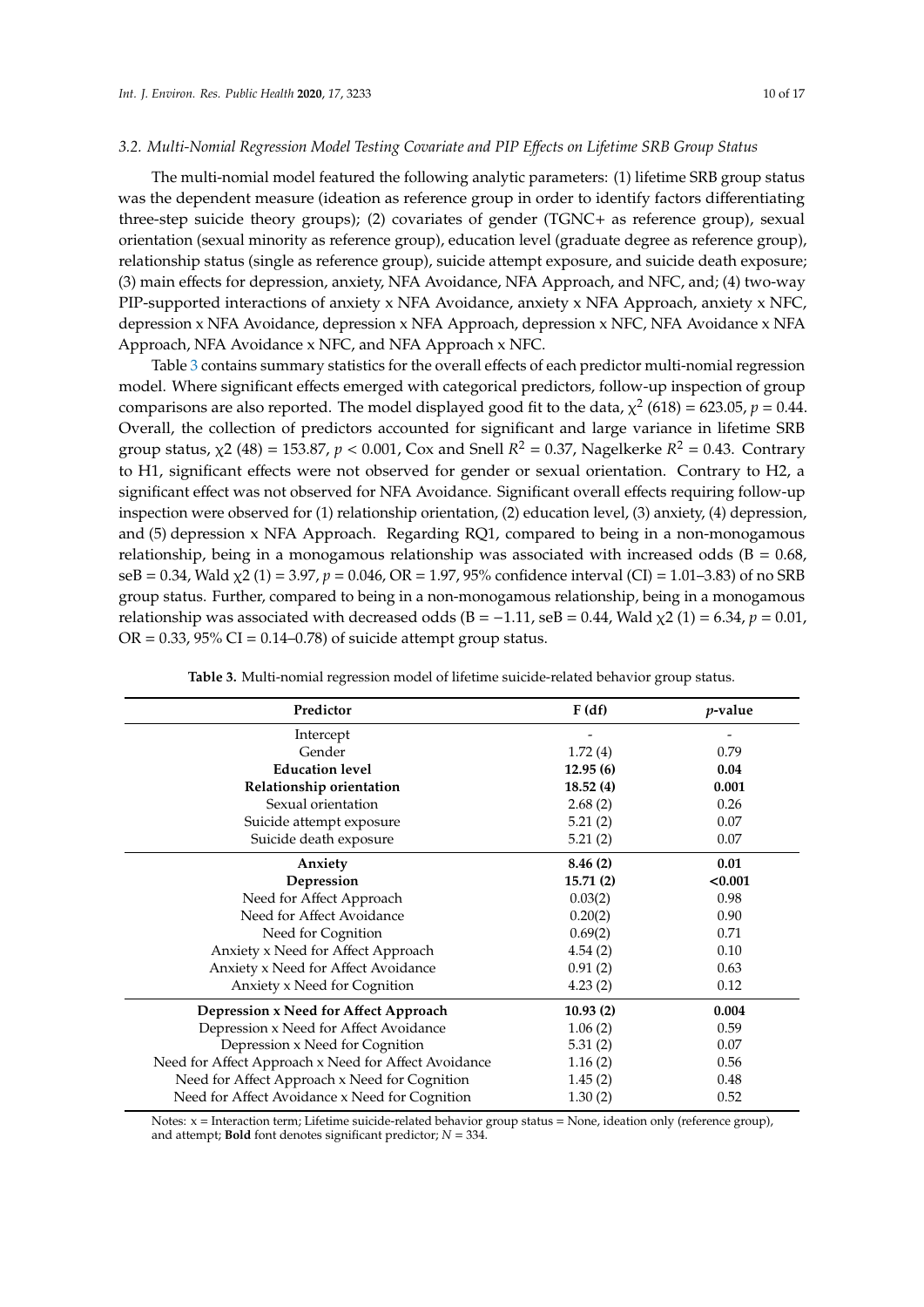Regarding H2, compared to persons with a graduate degree, both persons with some high school/general education degree (B = 1.12, seB = 0.51, Wald  $\chi$ 2 (1) = 4.79, *p* = 0.03, OR = 3.05, 95% CI = 1.12–8.29) or an associate's degree (B = 1.03, seB = 0.51, Wald χ2 (1) = 4.00, *p* = 0.04, OR = 2.80, 95% CI = 1.02–7.68) were associated with increased odds of suicide attempt group status. Concerning mental health main effects, increases in anxiety were associated with increased odds of suicide attempt group status (B = 0.68, seB = 0.25, Wald  $\chi$ 2 (1) = 7.42,  $p = 0.006$ , OR = 1.97, 95% CI = 1.21–3.22). Decreases in depression were associated with increased odds of no SRB group status ( $B = -1.24$ , seB = 0.35, Wald χ2 (1) = 12.29, *p* < 0.001, OR = 0.29, 95% CI = 0.14–0.58).

Assessing H3, this depression main effect was qualified by a depression x NFA Approach interaction (B = 1.08, seB = 0.45, Wald χ2 (1) = 5.75, *p* = 0.02, OR = 2.93, 95% CI = 1.22–7.08). The pattern of the interaction suggests that, compared to ideation group status, the odds of no SRB group status drops as depression increases, but only for those high in NFA Approach (see Figure [1\)](#page-12-0). In other words, NFA Approach buffers the likelihood of ideation group status in the context of depression.

<span id="page-12-0"></span>

**Figure 1.** Two-way interaction of depression x Need for Affect Approach predicting no suicide-related **Figure 1.** Two-way interaction of depression x Need for Affect Approach predicting no suicide-related behavior group status (ideation reference group). Notes: SRB = Suicide-related behavior; NFA = Need for Affect; Low/High =  $\pm 1$  standard deviation around the mean.

#### Multinomial Model Summary and a non-monogramous, relationship or  $\mathcal D$ protective factor for SRB (RQ1). Possessing a graduate degree was a moderately-sized protective

Monogamous, as opposed to a non-monogamous, relationship orientation was a small protective  $\alpha$  small risk factor for suicide attenpt (covariate finding). In covariate finding  $\alpha$ factor for SRB (RQ1). Possessing a graduate degree was a moderately-sized protective factor for suicide attempt (H1). NFA Avoidance was unrelated to SRB group status (H2). Increased anxiety was a small  $p$  attends attenut (covariete finding). In greened depression weeks a medi risk factor for suicide attempt (covariate finding). Increased depression was a moderately-sized risk **4. Discussion**  in the depression–suicidal ideation association (H3). Other H1 patterns were unsupported. NFC  $SPR$  is the alternative mean  $\frac{1}{2}$  and  $\frac{1}{2}$  in the alternative sexuality  $(202)$ displayed no meaningful association with SRB in the present study (RQ2). factor for suicidal ideation (covariate finding). NFA Approach was moderately-sized protective factor

#### $\mathbf n$ **4. Discussion**

SRB is a documented mental health problem in the alternative sexuality community  $\left[20\right]$ ,  $\epsilon$ -literature-highlighting montal health  $[21]$  stigma associated emiwith existing literature highlighting mental health  $[21]$ , stigma-associated emotions  $[13]$ , and acquired capability [\[12\]](#page-16-0) as risk factors. The present study employed relationship orientation (e.g., non-monogamy) [\[34](#page-17-1)[,66\]](#page-18-9), health inequity/marginalized identity [\[5](#page-15-3)[,37\]](#page-17-4), and PIP [\[50](#page-17-15)[,58\]](#page-18-1) to further  $\alpha$  as an exploratory research question (see RQ1), we observe the pattern observed and interiories patterns and interiories patterns and interiories patterns and interiories patterns and interiories patterns and interior investigate factors associated with SRB among members of the alternative sexuality community. As is discussed in the following sections, all three perspectives, plus known mental health and suicide  $t_1$  for suicide attention frequency compared to being single. The single are a few potential explanations for  $t_1$ exposure-related factors, added value in understanding SRB. This is an important conceptual statement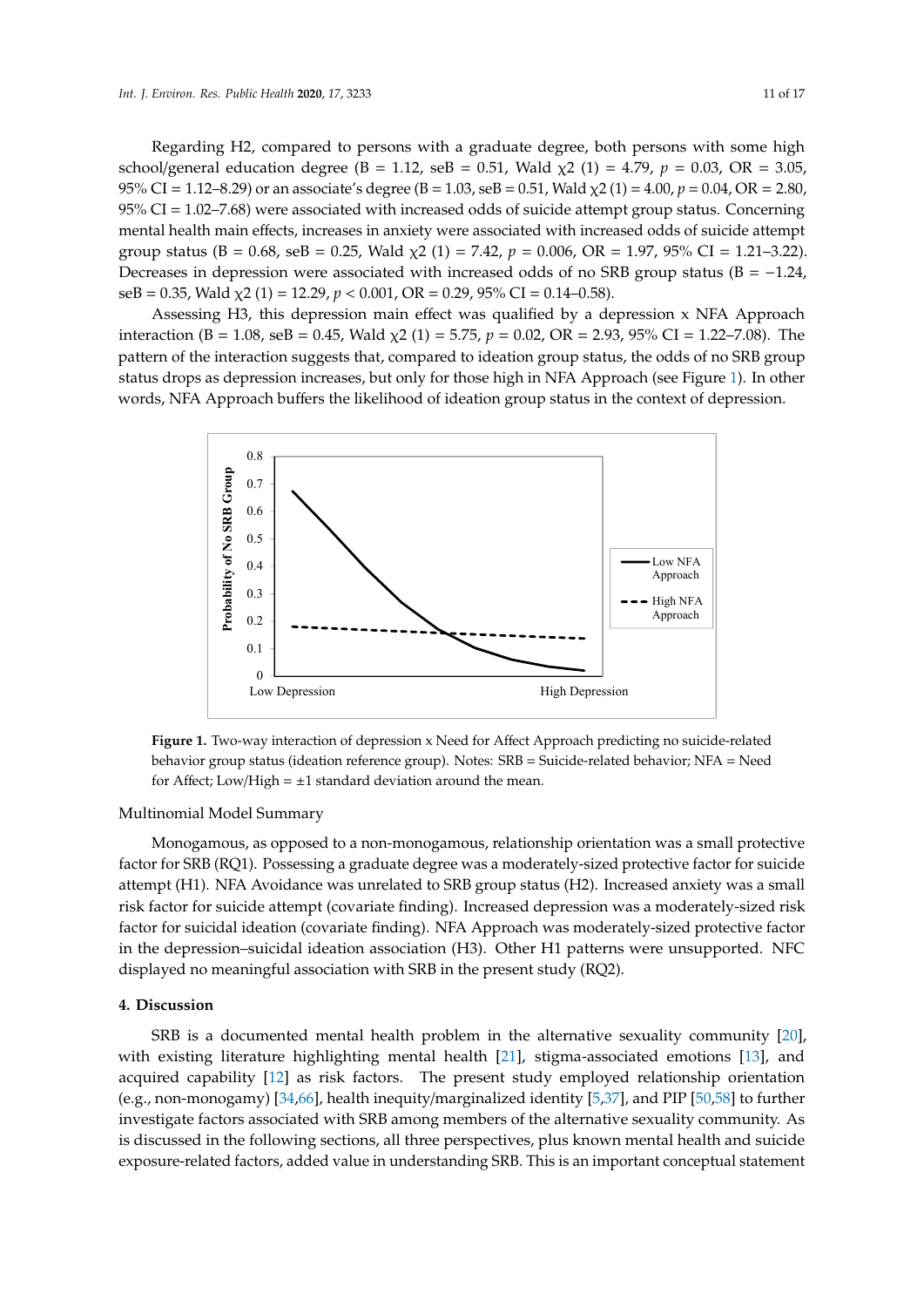on the nature of SRB among this vulnerable, yet diverse, population. It appears that no one tested theoretical model can fully explain the heightened SRB risk among members of NCSF.

The present study was the first to our knowledge to explore non-monogamy and SRB. Appropriately framed as an exploratory research question (see RQ1), we observed an intricate pattern of one's stated relationship orientation and SRB. Overall, it appears that being in a monogamous relationship is a protective factor. Yet, non-monogamous orientation was associated with almost half the suicide attempt frequency compared to being single. There are a few potential explanations for these patterns. First, given social support is a robust SRB protective factor [\[67,](#page-18-10)[68\]](#page-18-11), the support inherent in many monogamous relationships may explicate its protective role. A second explanation is that non-monogamous orientations, compared to monogamous ones, tend to covary with self-identification as a member of other marginalized communities [\[33,](#page-17-0)[34\]](#page-17-1). The multitude of stigmatized identities may explain why non-monogamy, compared to monogamy, is an SRB risk factor. The possibility also exists that the answer to this pattern is more complex. Societal norms favor marriage or other monogamous couples compared to non-monogamy. Similar to the sexual and gender minority concept of identity concealment [\[69\]](#page-18-12), it may be that persons with non-monogamous orientations must conceal this aspect of their identity from co-workers, family, and friends. Such concealment may be motivated by a number of reasons, such as fear of stigma and discrimination, or internalization of monogamous-normative belief systems. The potential of identity concealment among non-monogamous persons to facilitate suicide risk represents an avenue worthy of future research.

Bivariate patterns were supported with respect to sexual and gender minority identities and SRB, mirroring broader sexual and gender minority and general population health literatures [\[28,](#page-16-15)[39](#page-17-6)[,48\]](#page-17-13). The impact of marginalized identities on risk, however, dropped out when considered simultaneously with other factors, giving way to the influence of lower education among others. Lower education, also not a biologically-based or inherent minority status, is connected to numerous health disparities [\[70,](#page-18-13)[71\]](#page-18-14), suggesting it is a factor fitting well into contemporary notions of marginalization. Importantly, research on the alternative sexuality community overall  $[12,34]$  $[12,34]$ , and NCSF in particular  $[9]$ , is restricted with respect to education status, with lower education levels being underrepresented. Other aspects of demography not accounted for in the present study (e.g., socioeconomic status) may explain education's prominent role in SRB. On the other hand, increased resources, social capital, and other benefits resulting from attainment of higher education may also account for the protective role of higher degrees in the present study.

NFA-related findings largely replicated prior PIP studies of suicide. For instance, bivariate NFA Avoidance patterns are consistent with prior findings [\[50](#page-17-15)[,55](#page-17-20)[,58\]](#page-18-1). Interestingly, when the entire PIP model is accounted for (i.e., NFA and NFC main and moderating effects), NFA Approach was the only PIP-supported hypothesis. Specifically, NFA Approach served as a protective factor in limiting the depression-associated odds associated with suicidal ideation. A similar pattern was observed among community-dwelling adults in the United Kingdom in which NFA Approach buffered depression-associated odds of suicide attempt status [\[58\]](#page-18-1). High NFA Approach consists of an orientation toward willingness to engage with emotions, both positive and negative [\[54\]](#page-17-19). Such a willingness may facilitate better handling of depression, thereby mitigating SRB risk. Importantly, these findings extend PIP suicide theory by: (a) highlighting NFA Approach as a cross-culturally relevant suicide risk factor, (b) accounting for NFC in the models, and (c) examining PIP-informed hypotheses and questions in a solely alternative sexuality sample for the first time.

Consistent with prior literature [\[27,](#page-16-14)[55,](#page-17-20)[67,](#page-18-10)[72\]](#page-18-15), suicide exposure, anxiety, and depression were associated with more severe SRB. Notably, one prior study of sexual orientation minority identifying NCSF members reported similarly robust patterns of well-documented suicide risk factors (e.g., depression, post-traumatic stress [\[21\]](#page-16-8). While the present study advanced investigation of SRB factors that may be population-specific (e.g., polyamory), mental health findings from our study reinforce the notion that it remains important to attend to the most robust suicide-related factors as well.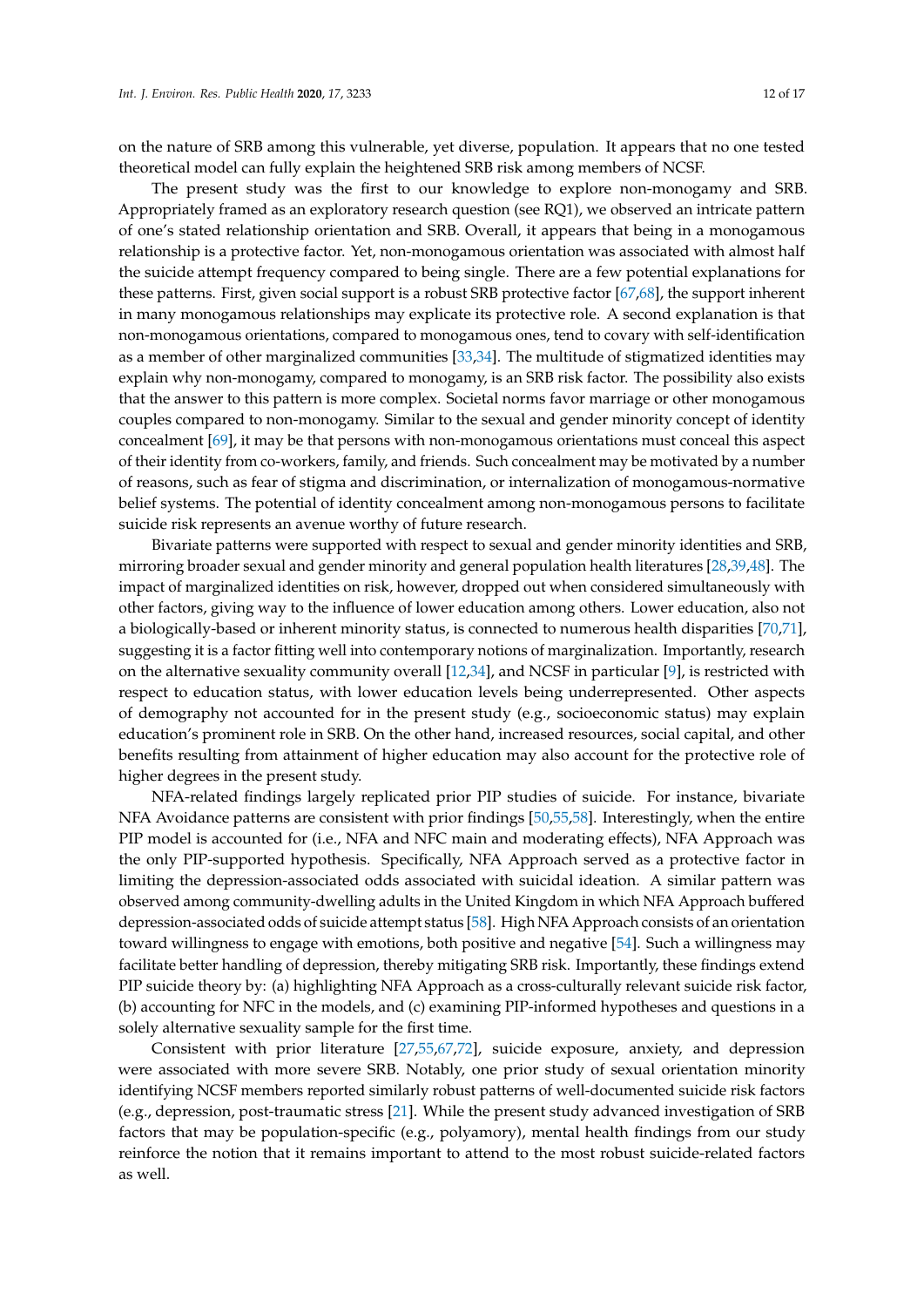#### *Implications for Research, Health Education, and Suicide Prevention*

Further research is needed to fully grasp the nature of SRB among members of the alternative sexuality community. The next steps in this research agenda should address a few necessary questions. First, relationship orientation should be investigated in depth in order to comprehend the nuance involved in SRB. Qualitative interviews or methods involving multi-partner comparison groups may provide such insight. Second, most PIP and alternative sexuality mental health research to date is cross-sectional in design. A prospective assessment of competing suicide-related theories such as the Interpersonal Theory of Suicide [\[19\]](#page-16-6) and PIP [\[50](#page-17-15)[,58\]](#page-18-1) would be an invaluable next step. Such longitudinal work should account for both the demographic diversity (e.g., sexual and gender diversity) and restrictions (e.g., race, educational level) in its sampling and design. Stigma-based experiences also represent a relatively untapped pathway to SRB that is worthy of inquiry.

Public and mental health implications of our findings pertain most directly to health education and healthcare provision for members of the alternative sexuality community. For example, a portion of NCSF's stated mission is to promote health and equity for its membership [\[1\]](#page-15-0). One strategy to do so may be seen in the form of mental health education materials. Such psycho-educational materials may be web-based, provide interactive opportunities, and address key factors associated with SRB (e.g., avoidance or approach of affect, depression, education level). Existing evidence demonstrates that members of the alternative sexuality community frequently experience misunderstanding and discrimination from healthcare providers [\[59,](#page-18-2)[73\]](#page-18-16), yielding recent calls for BDSM/kink/polyamory-aware health service providers [\[74](#page-18-17)[,75\]](#page-18-18). That is, a lack of understanding on the part of healthcare providers regarding BDSM/kink/polyamory definitions, culture, and health can convey stigma and result in negative experiences for members of the alternative sexuality community. Design of such training should include SRB as a key health indicator. Further, the unique demographic make-up, overall health nature of the population, mental health conditions associated with SRB, and roles of NFA Avoidance and NFA Approach could be appropriately highlighted. In instances of suicide-specific psychotherapy for persons identifying as members of this community, mental health professionals should account for the unique and general factors associated with SRB. For example, within the context of Collaborative Assessment and Management of Suicide (CAMS) [\[76\]](#page-18-19), therapists can incorporate assessment and appropriate treatment that targets documented risk and protective factors such as relationship orientation, NFA, shame, guilt, depression, and anxiety.

#### **5. Conclusions**

This study contains several limitations necessary to acknowledge. With regard to sampling, electronic convenience sampling and a low participation rate limit the scope of capturing the full BDSM, kink, and polyamory communities. Likewise, the NCSF sample is restricted with regard to race and ethnicity. Generalizability is therefore restricted; future research should use varied sampling strategies to obtain more robust, representative, and diverse samples. Likewise, comparisons to general population samples would help identify truly unique risk and protective factors among members of the alternative sexuality community. Measurement limitations such as self-report data and discrete classification of lifetime SRB also limit confidence in the strength of findings. Ideally, other formats of SRB measurement, like clinician ratings or health records, can be integrated into future studies regarding the alternative sexuality community and suicide. Alternatively, as recent evidence suggests suicide deaths may not vary by key factors in our study (e.g., sexual orientation) [\[77\]](#page-18-20), it appears critical to extend the present line of inquiry to suicide deaths. Finally, cross-sectional design is a methodological limitation of the entire SRB literature pertaining to the alternative sexuality community. Especially where theory testing and identification of mediation pathways are of interest, future research in this area would benefit from prospective methods capturing data via daily diary, electronic momentary assessment, and other innovative methodologies.

SRB remains a pressing health concern for members of the alternative sexuality community. The present study advanced understanding of factors associated with SRB. Non-monogamous and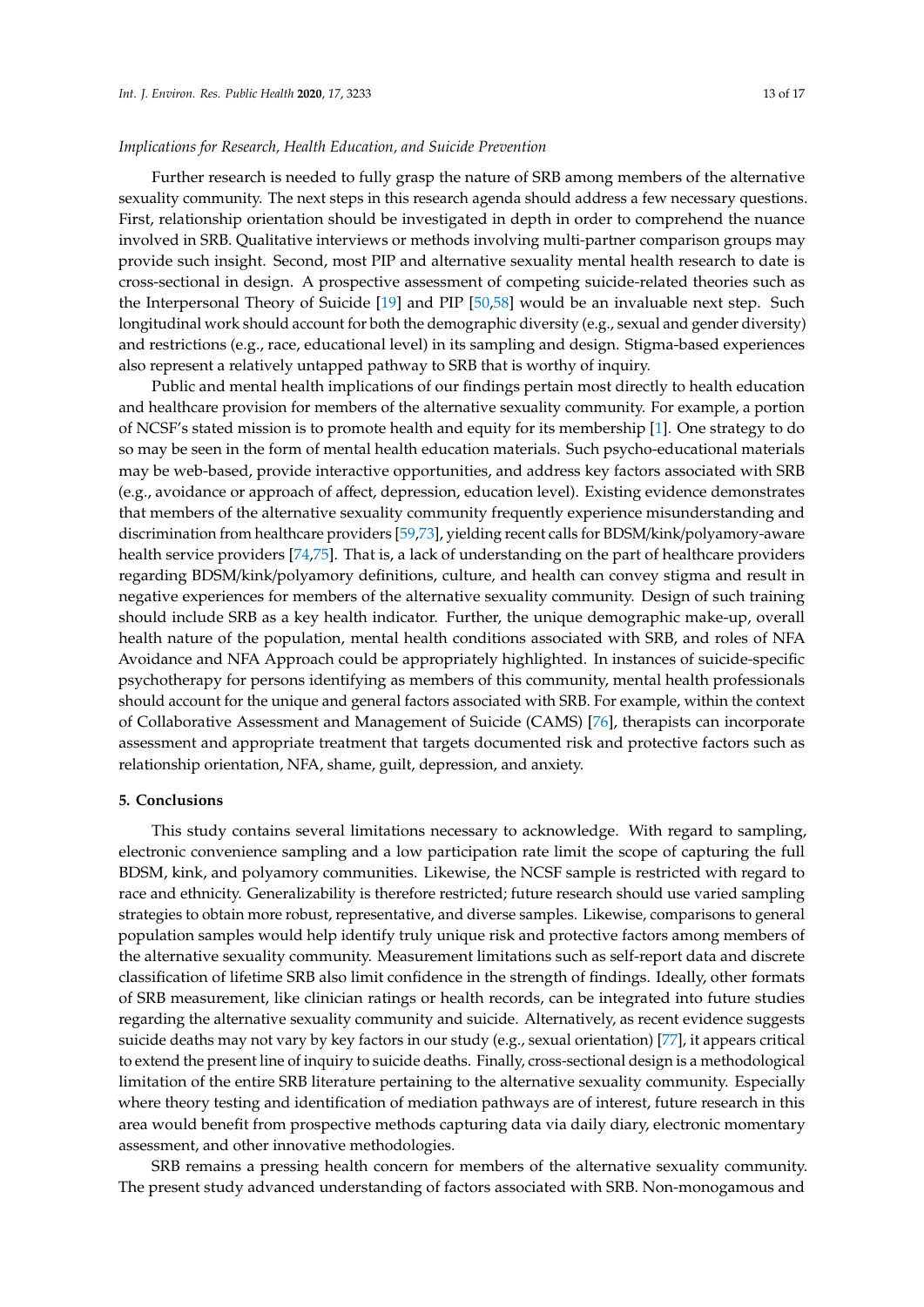monogamous relationship orientations appear to be important considerations in SRB for this group. However, further research is necessary to illuminate whether observed relationship orientation patterns are merely a function of other unaccounted for demography, or whether the nature of relationships in an alternative sexuality population inculcates unique risk and protective factor pathways to SRB. At most, we can conclude at this stage that monogamous status appears to be important for any population with respect to suicide, whereas non-monogamous orientations warrant further nuanced examination. Marginalized identity patterns were observed with respect to SRB risk, with education level mattering under conditions of simultaneous examination of various SRB factors. Lower education appears to be a general suicide risk factor at present. What is most important for the alternative sexuality community is for future health education and suicide prevention efforts to enhance educational and associated opportunities for those with limited educational and economic means. Evidence builds for NFA Avoidance as a ubiquitous SRB risk factor, whereas NFA Approach may be a depression-specific protective factor. Health education materials, BDSM/kink-aware healthcare provider training, and suicide-specific psychotherapeutic interventions may do well to account for the role of NFA moving forward. Finally, although expected, depression, anxiety, and suicide exposure were also associated with SRB. Again, these are consistent with broader suicide literature. It is important, however, not to lose sight of addressing the most robust SRB risk factors in prevention and intervention programming as well.

**Author Contributions:** Conceptualization, R.J.C., J.L.-R., and K.E.H.; Methodology, S.W., C.N.W., R.J.C., and K.E.H.; Formal Analysis, R.J.C., A.R.K., and C.N.W.; Investigation, K.E.H., R.J.C., C.N.W., and S.W.; Resources, S.W. and K.E.H.; Data Curation, C.N.W. and A.R.K.; Writing—Original Draft Preparation, R.J.C., J.L.-R., A.R.K., S.W., and C.N.W.; Writing—Review and Editing, A.M., E.M., K.E.H., and J.B.; Visualization, R.J.C.; Supervision, R.J.C. and K.E.H.; Project Administration, R.J.C., K.E.H., and S.W. All authors have read and agreed to the published version of the manuscript.

**Funding:** This research received no external funding.

**Conflicts of Interest:** The authors declare no conflict of interest.

#### **References**

- <span id="page-15-0"></span>1. History of NCSF. Available online: https://ncsfreedom.org/who-we-are/[the-history-of-the-ncsf](https://ncsfreedom.org/who-we-are/the-history-of-the-ncsf/)/ (accessed on 31 March 2020).
- <span id="page-15-1"></span>2. Hughes, S.D.; Hammack, P.L. Affirmation, compartmentalization, and isolation: Narratives of identity sentiment among kinky people. *Psychol. Sex.* **2019**, *10*, 149–168. [\[CrossRef\]](http://dx.doi.org/10.1080/19419899.2019.1575896)
- 3. Wright, S. Discrimination of SM-identified individuals. *J. Homosex.* **2006**, *50*, 217–231. [\[CrossRef\]](http://dx.doi.org/10.1300/J082v50n02_10) [\[PubMed\]](http://www.ncbi.nlm.nih.gov/pubmed/16803765)
- <span id="page-15-2"></span>4. Wright, S. Depathologizing consensual sexual sadism, sexual masochism, transvestic fetishism, and fetishism. *Arch. Sex.* **2010**, *39*, 1229–1230. [\[CrossRef\]](http://dx.doi.org/10.1007/s10508-010-9651-y) [\[PubMed\]](http://www.ncbi.nlm.nih.gov/pubmed/20632078)
- <span id="page-15-3"></span>5. Hatzenbuehler, M.L.; Phelan, J.C.; Link, B.G. Stigma as a fundamental cause of population health inequalities. *Am. J. Public Health* **2013**, *103*, 813–821. [\[CrossRef\]](http://dx.doi.org/10.2105/AJPH.2012.301069) [\[PubMed\]](http://www.ncbi.nlm.nih.gov/pubmed/23488505)
- 6. Herek, G.M. A nuanced view of stigma for understanding and addressing sexual and gender minority health disparities. *Lgbt. Health* **2016**, *3*, 397–399. [\[CrossRef\]](http://dx.doi.org/10.1089/lgbt.2016.0154) [\[PubMed\]](http://www.ncbi.nlm.nih.gov/pubmed/27828720)
- <span id="page-15-4"></span>7. Rivera, L.M. Ethnic-racial stigma and health disparities: From psychological theory and evidence to public policy solutions. *J. Soc. Issues* **2014**, *70*, 198–205. [\[CrossRef\]](http://dx.doi.org/10.1111/josi.12055)
- <span id="page-15-5"></span>8. Fredriksen-Goldsen, K.I.; Simoni, J.M.; Kim, H.J.; Lehavot, K.; Walters, K.L.; Yang, J.; Hoy-Ellis, C.P.; Muraco, A. The health equity promotion model: Reconceptualization of lesbian, gay, bisexual, and transgender (LGBT) health disparities. *Am. J. Orthopsychiat.* **2014**, *84*, 653–663. [\[CrossRef\]](http://dx.doi.org/10.1037/ort0000030)
- <span id="page-15-6"></span>9. Psychological Functioning and Violence Victimization and Perpetration in BDSM Practitioners from the National Coalition for Sexual Freedom. Available online: https://[pdfs.semanticscholar.org](https://pdfs.semanticscholar.org/0cd8/abb591fda8685091c1f208bc757d616f0903.pdf)/0cd8/ [abb591fda8685091c1f208bc757d616f0903.pdf](https://pdfs.semanticscholar.org/0cd8/abb591fda8685091c1f208bc757d616f0903.pdf) (accessed on 31 March 2020).
- <span id="page-15-8"></span>10. Glossary. Available online: https://secureservercdn.net/198.71.233.68/[9xj.1d5.myftpupload.com](https://secureservercdn.net/198.71.233.68/9xj.1d5.myftpupload.com/wp-content/uploads/2019/12/BDSM-Glossary.pdf)/wp-content/ uploads/2019/12/[BDSM-Glossary.pdf](https://secureservercdn.net/198.71.233.68/9xj.1d5.myftpupload.com/wp-content/uploads/2019/12/BDSM-Glossary.pdf) (accessed on 28 April 2020).
- <span id="page-15-7"></span>11. Glossary of terms. Available online: https://[pflag.org](https://pflag.org/glossary)/glossary (accessed on 28 April 2020).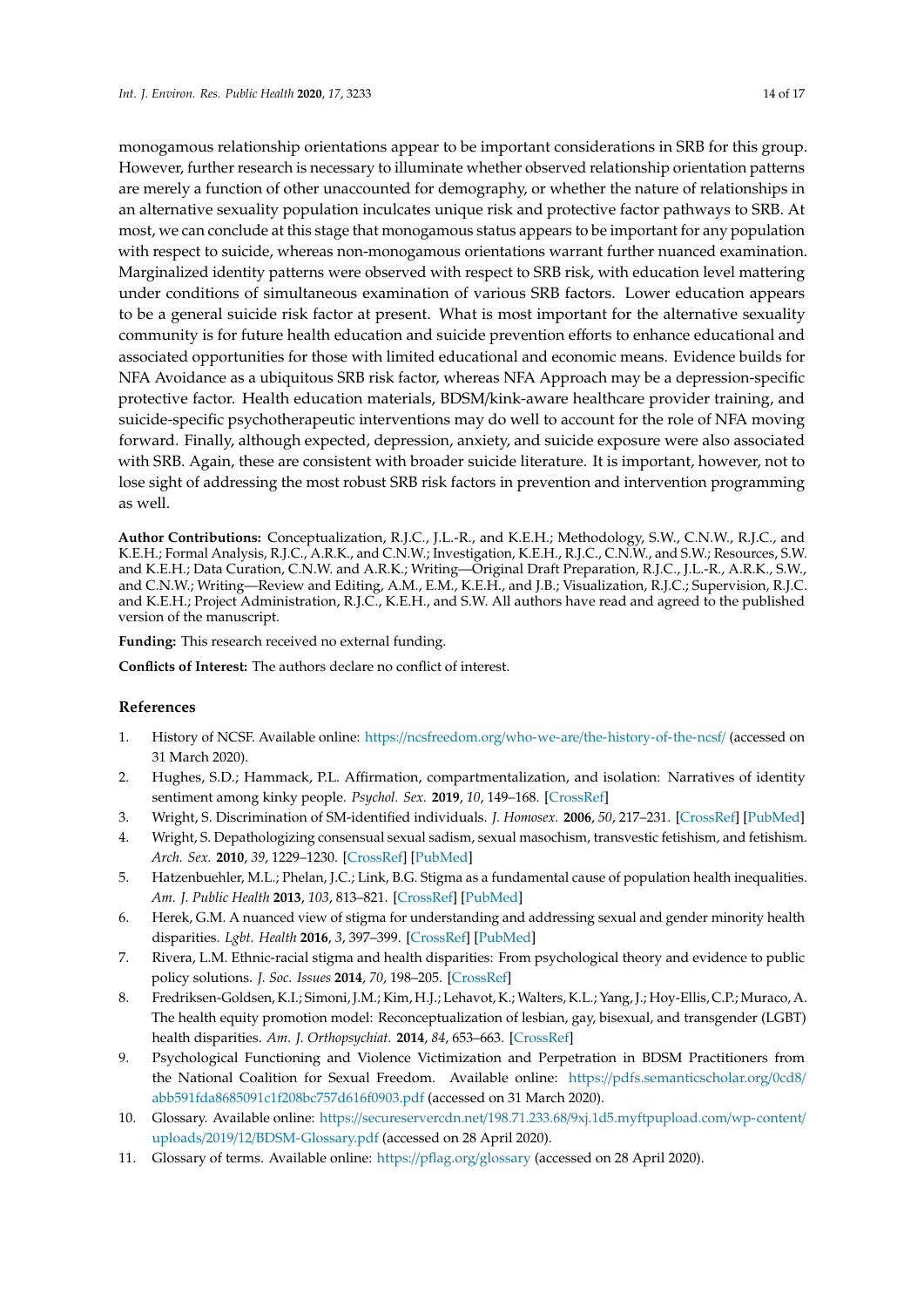- <span id="page-16-20"></span><span id="page-16-0"></span>12. Brown, S.L.; Roush, J.F.; Mitchell, S.M.; Cukrowicz, K.C. Suicide risk among BDSM practitioners: The role of acquired capability for suicide. *J. Clin. Psychol.* **2017**, *73*, 1642–1654. [\[CrossRef\]](http://dx.doi.org/10.1002/jclp.22461)
- <span id="page-16-1"></span>13. Roush, J.F.; Brown, S.L.; Mitchell, S.M.; Cukrowicz, K.C. Shame, guilt, and suicide ideation among Bondage and Discipline, Dominance and Submission, and Sadomasochism practitioners: Examining the role of the Interpersonal Theory of Suicide. *Suicide Life-Threat Behav.* **2017**, *47*, 129–141. [\[CrossRef\]](http://dx.doi.org/10.1111/sltb.12267)
- <span id="page-16-2"></span>14. Silverman, M.M.; Berman, A.L.; Sandaal, N.D.; O'Carroll, P.W.; Joiner, T.E. Rebuilding the tower of Babel: A revised nomenclature for the study of suicide and suicidal behaviors. Part 2: Suicide-related ideations, communications, and behaviors. *Suicide Life-Threat Behav.* **2007**, *37*, 264–277. [\[CrossRef\]](http://dx.doi.org/10.1521/suli.2007.37.3.264)
- <span id="page-16-3"></span>15. Davaasambuu, S.; Philip, H.; Ravindran, A.; Szatmari, P. A scoping review of evidence-based interventions for adolescents with depression and suicide related behaviors in low and middle income countries. *Community Ment Health J.* **2019**, *55*, 954–972. [\[CrossRef\]](http://dx.doi.org/10.1007/s10597-019-00420-w) [\[PubMed\]](http://www.ncbi.nlm.nih.gov/pubmed/31161577)
- <span id="page-16-4"></span>16. Finlayson-Short, L.; Hetrick, S.; Krysinska, M.; Salom, C.; Bailey, E.; Robinson, J. A survey of people with lived experience of suicide-related behavior in Queensland, Australia: Their experiences with available resources. *Crisis* **2020**, *41*, 39–46. [\[CrossRef\]](http://dx.doi.org/10.1027/0227-5910/a000602) [\[PubMed\]](http://www.ncbi.nlm.nih.gov/pubmed/31140316)
- 17. Rasmussen, S.; Cramer, R.J.; McFadden, C.; Haile, C.R.; Sime, V.L.; Wilsey, C.N. Sexual orientation and the integrated motivational–volitional model of suicidal behavior: Results from a cross-sectional study of young adults in the United Kingdom. *Arch. Suicide Res.* **2020**. [\[CrossRef\]](http://dx.doi.org/10.1080/13811118.2019.1691693) [\[PubMed\]](http://www.ncbi.nlm.nih.gov/pubmed/31769357)
- <span id="page-16-5"></span>18. Osman, A.; Bagge, C.L.; Gutierrez, P.M.; Konick, L.C.; Kopper, B.A.; Barrios, F.X. The Suicidal Behaviors Questionnaire-Revised (SBQ-R): Validation with clinical and nonclinical samples. *Assessment* **2001**, *8*, 443–454. [\[CrossRef\]](http://dx.doi.org/10.1177/107319110100800409)
- <span id="page-16-6"></span>19. Joiner, T.E. *Why People Die by Suicide*; Harvard University Press: Cambridge, MA, USA, 2005.
- <span id="page-16-7"></span>20. Cramer, R.J.; Mandracchia, J.; Gemberling, T.M.; Holley, S.R.; Wright, S.; Moody, K.; Nobles, M.R. Can need for affect and sexuality differentiate suicide risk in three community samples? *J. Soc. Clin. Psychol.* **2017**, *36*, 704–722. [\[CrossRef\]](http://dx.doi.org/10.1521/jscp.2017.36.8.704)
- <span id="page-16-8"></span>21. Cramer, R.J.; Wright, S.; Long, M.M.; Kapusta, N.D.; Nobles, M.R.; Gemberling, T.M.; Wechsler, H.J. On hate crime victimization: Rates, types, and links with suicide risk among sexual orientation minority special interest group members. *J. Trauma Dissociation* **2018**, *19*, 476–489. [\[CrossRef\]](http://dx.doi.org/10.1080/15299732.2018.1451972)
- <span id="page-16-9"></span>22. O'Connor, R.C.; Kirtley, O.J. The integrated motivational-volitional model of suicidal behaviour. *Philos T. R. Soc. B* **2018**, *373*, 20170268. [\[CrossRef\]](http://dx.doi.org/10.1098/rstb.2017.0268)
- <span id="page-16-10"></span>23. Fairweather, A.K.; Anstey, K.J.; Rodgers, B.; Butterworth, P. Factors distinguishing suicide attempters from suicide ideators in a community sample: Social issues and physical health problems. *Psychol. Med.* **2006**, *36*, 1235–1245. [\[CrossRef\]](http://dx.doi.org/10.1017/S0033291706007823)
- <span id="page-16-12"></span>24. Langhinrichsen-Rohling, J.; Snarr, J.D.; Slep, A.M.S.; Heyman, R.E. Risk for suicide attempts among United States air force active duty members with suicide ideation: An ecological perspective. *J. Consult. Clin. Psychol.* **2019**, *87*, 1124–1136. [\[CrossRef\]](http://dx.doi.org/10.1037/ccp0000435)
- <span id="page-16-11"></span>25. May, A.M.; Klonsky, E.D. What distinguishes suicide attempters from suicide ideators? A meta-analysis of potential factors. *Clin. Psychol. Sci. Pr.* **2016**, *23*, 5–20. [\[CrossRef\]](http://dx.doi.org/10.1111/cpsp.12136)
- <span id="page-16-13"></span>26. Nock, M.K.; Millner, A.J.; Joiner, T.E.; Gutierrez, P.M.; Han, G.; Hwang, I.; King, A.; Naifeh, J.A.; Sampson, N.A.; Zaslavsky, A.M.; et al. Risk factors for the transition from suicide ideation to suicide attempt: Results from the army study to assess risk and resilience in Servicemembers (Army STARRS). *J. Abnorm.* **2018**, *127*, 139–149. [\[CrossRef\]](http://dx.doi.org/10.1037/abn0000317) [\[PubMed\]](http://www.ncbi.nlm.nih.gov/pubmed/29528668)
- <span id="page-16-14"></span>27. Cramer, R.J.; Kapusta, N.D. A social-ecological framework of theory, assessment, and prevention of suicide. *Front. Psychol.* **2017**, *8*, 1756. [\[CrossRef\]](http://dx.doi.org/10.3389/fpsyg.2017.01756) [\[PubMed\]](http://www.ncbi.nlm.nih.gov/pubmed/29062296)
- <span id="page-16-15"></span>28. Meyer, I.H. Prejudice, social stress, and mental health in lesbian, gay, and bisexual populations: Conceptual issues and research evidence. *Psychol. Sex. Orientat Gend. Divers.* **2013**, *1*, 3–26. [\[CrossRef\]](http://dx.doi.org/10.1037/2329-0382.1.S.3)
- <span id="page-16-16"></span>29. Sherman, A.D.F.; Clark, K.D.; Robinson, K.; Noorani, T.; Poteat, T. Trans\* community connection, health, and wellbeing: A systematic review. *Lgbt. Health* **2020**, *7*, 1–14. [\[CrossRef\]](http://dx.doi.org/10.1089/lgbt.2019.0014) [\[PubMed\]](http://www.ncbi.nlm.nih.gov/pubmed/31794289)
- <span id="page-16-17"></span>30. Kposowa, A.J. Marital status and suicide in the National Longitudinal Mortality Study. *J. Epidemiol. Commun. H.* **2000**, *54*, 254–261. [\[CrossRef\]](http://dx.doi.org/10.1136/jech.54.4.254) [\[PubMed\]](http://www.ncbi.nlm.nih.gov/pubmed/10827907)
- <span id="page-16-18"></span>31. Smith, J.C.; Mercy, J.A.; Cohn, J.M. Marital status and the risk of suicide. *Am. J. Public Health* **1988**, *78*, 78–80. [\[CrossRef\]](http://dx.doi.org/10.2105/AJPH.78.1.78)
- <span id="page-16-19"></span>32. Pitagora, D. The kink-poly confluence: Relationship intersectionality in marginalized communities. *Sex. Relatsh.* **2016**, *31*, 391–405. [\[CrossRef\]](http://dx.doi.org/10.1080/14681994.2016.1156081)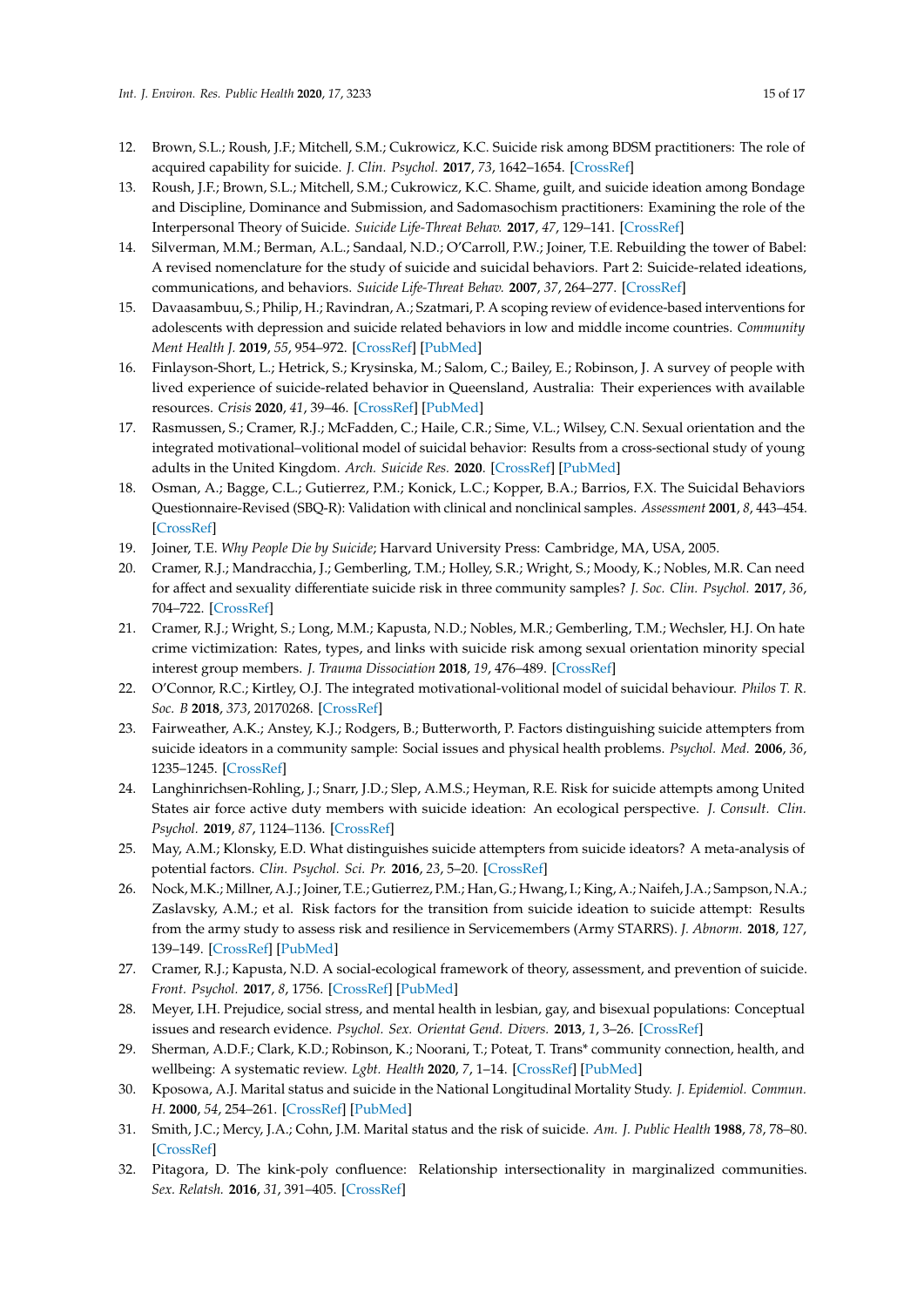- <span id="page-17-0"></span>33. Balzarini, R.N.; Dharma, C.; Kohut, T.; Holmes, B.M.; Campbell, L.; Lehmiller, J.J.; Harman, J.J. Demographic comparison of American individuals in polyamorous and monogamous relationships. *J. Sex. Res.* **2019**, *56*, 681–694. [\[CrossRef\]](http://dx.doi.org/10.1080/00224499.2018.1474333)
- <span id="page-17-1"></span>34. Manley, M.H.; Diamond, L.M.; Van Anders, S.M. Polyamory, monoamory, and sexual fluidity: A longitudinal study of identity and sexual trajectories. *Psychol Sex. Orientat. Gend. Divers.* **2015**, *2*, 168–180. [\[CrossRef\]](http://dx.doi.org/10.1037/sgd0000098)
- <span id="page-17-2"></span>35. Ferrer, J.N. Mononormativity, Polypride, and the "Mono–Poly Wars". *Sex. Cult.* **2018**, *22*, 817–836. [\[CrossRef\]](http://dx.doi.org/10.1007/s12119-017-9494-y)
- <span id="page-17-3"></span>36. Rubel, A.N.; Bogaert, A.F. Consensual nonmonogamy: Psychological well-being and relationship quality correlates. *J. Sex. Res.* **2015**, *52*, 961–982. [\[CrossRef\]](http://dx.doi.org/10.1080/00224499.2014.942722)
- <span id="page-17-4"></span>37. Dover, D.C.; Belon, A.P. The health equity measurement framework: A comprehensive model to measure social inequities in health. *Int. J. Equity Health* **2019**, *18*, 36. [\[CrossRef\]](http://dx.doi.org/10.1186/s12939-019-0935-0)
- <span id="page-17-5"></span>38. Damm, C.; Dentato, M.P.; Busch, N. Unravelling intersecting identities: Understanding the lives of people who practice BDSM. *Psychol. Sex.* **2018**, *9*, 21–37.
- <span id="page-17-6"></span>39. Fraser, B.; Pierse, N.; Chisholm, E.; Cook, H. LGBTIQ+ homelessness: A review of the literature. *Int. J. Environ. Res. Public Health* **2019**, *16*, 2677. [\[CrossRef\]](http://dx.doi.org/10.3390/ijerph16152677)
- <span id="page-17-7"></span>40. Ingram, L.D.; Stafford, C.; Deming, M.E.; Anderson, J.D.; Robillard, A.; Li, X. A systematic mixed studies review of the intersections of social-ecological factors and HIV stigma in people living with HIV in the U.S. south. *J. Assoc. Nurse Aids C* **2019**, *30*, 330–343. [\[CrossRef\]](http://dx.doi.org/10.1097/JNC.0000000000000076)
- <span id="page-17-8"></span>41. English, D.; Carter, J.A.; Forbes, N.; Bowleg, L.; Malebranche, D.J.; Talan, A.J.; Rendina, H.J. Intersectional discrimination, positive feelings, and health indicators among Black sexual minority men. *Health Psychol.* **2020**, *39*, 220–229. [\[CrossRef\]](http://dx.doi.org/10.1037/hea0000837)
- 42. Lefevor, G.T.; Blaber, I.P.; Huffman, C.E.; Schow, R.L.; Beckstead, A.L.; Raynes, M.; Rosik, C.H. The role of religiousness and beliefs about sexuality in well-being among sexual minority Mormons. *Psychol Relig Spirit.* **2019**. [\[CrossRef\]](http://dx.doi.org/10.1037/rel0000261)
- <span id="page-17-9"></span>43. Noyola, N.; Sánchez, M.; Cardemil, E.V. Minority stress and coping among sexual diverse Latinxs. *J. Lat. Psychol.* **2020**, *8*, 58–82. [\[CrossRef\]](http://dx.doi.org/10.1037/lat0000143)
- <span id="page-17-10"></span>44. Haas, A.P.; Eliason, M.; Mays, V.M.; Mathy, R.M.; Cochran, S.D.; D'Augelli, A.R.; Silverman, M.M.; Fisher, P.W.; Hughes, T.; Rosario, M.; et al. Suicide and suicide risk in lesbian, gay, bisexual, and transgender populations: Review and recommendations. *J. Homosex.* **2011**, *58*, 10–51. [\[CrossRef\]](http://dx.doi.org/10.1080/00918369.2011.534038)
- 45. Horwitz, A.G.; Berona, J.; Busby, D.R.; Eisenberg, D.; Zheng, K.; Pistorello, J.; Albucher, R.; Coryell, W.; Favorite, T.; Walloch, J.C.; et al. Variation in suicide risk among subgroups of sexual and gender minority college students. *Suicide Life-Threat. Behav.* **2020**. Advance online publication. [\[CrossRef\]](http://dx.doi.org/10.1111/sltb.12637)
- <span id="page-17-11"></span>46. Pompili, M.; Lester, D.; Forte, A.; Seretti, M.; Eruto, O.; Lamis, D.A.; Amore, M.; Girardi, P. Bisexuality and suicide: A systematic review. *J. Sex. Med.* **2014**, *11*, 1903–1913. [\[CrossRef\]](http://dx.doi.org/10.1111/jsm.12581) [\[PubMed\]](http://www.ncbi.nlm.nih.gov/pubmed/24839908)
- <span id="page-17-12"></span>47. Standley, C.J. Expanding our paradigms: Intersectional and socioecological approaches to suicide prevention. *Death Stud.* **2020**. [\[CrossRef\]](http://dx.doi.org/10.1080/07481187.2020.1725934) [\[PubMed\]](http://www.ncbi.nlm.nih.gov/pubmed/32048555)
- <span id="page-17-13"></span>48. Vargas, S.M.; Huey, S.J.; Miranda, J. A critical review of current evidence on multiple types of discrimination and mental health. *Am. J. Orthopsychiat* **2020**, *90*, 374–390. [\[CrossRef\]](http://dx.doi.org/10.1037/ort0000441)
- <span id="page-17-14"></span>49. Wolford-Clevenger, C.; Frantell, K.; Smith, P.N.; Flores, L.Y.; Stuart, G.L. Correlates of suicide ideation and behaviors among transgender people: A systematic review guided by ideation-to-action theory. *Clin. Psychol. Rev.* **2018**, *63*, 93–105. [\[CrossRef\]](http://dx.doi.org/10.1016/j.cpr.2018.06.009)
- <span id="page-17-15"></span>50. Cramer, R.J.; Bryson, C.N.; Gardner, B.O.; Webber, W.B. Can preferences in information processing aid in understanding suicide risk among emerging adults? *Death Stud.* **2016**, *40*, 383–391. [\[CrossRef\]](http://dx.doi.org/10.1080/07481187.2016.1166161)
- <span id="page-17-16"></span>51. Kirkpatrick, L.A.; Epstein, S. Cognitive-experiential self-theory and subjective probability: Further evidence for two conceptual systems. *J. Pers. Soc. Psychol.* **1992**, *63*, 534–544. [\[CrossRef\]](http://dx.doi.org/10.1037/0022-3514.63.4.534)
- <span id="page-17-17"></span>52. Petty, R.E.; Briñol, P. Emotion and persuasion: Cognitive and meta-cognitive processes impact attitudes. *Cogn. Emot.* **2015**, *29*, 1–26. [\[CrossRef\]](http://dx.doi.org/10.1080/02699931.2014.967183)
- <span id="page-17-18"></span>53. Appel, M.; Gnambs, T.; Maio, G.R. A short measure of the need for affect. *J. Pers. Assess.* **2012**, *94*, 418–426. [\[CrossRef\]](http://dx.doi.org/10.1080/00223891.2012.666921)
- <span id="page-17-19"></span>54. Maio, G.R.; Esses, V.M. The Need for Affect: Individual differences in the motivation to approach or avoid emotions. *J. Pers.* **2001**, *69*, 583–614. [\[CrossRef\]](http://dx.doi.org/10.1111/1467-6494.694156)
- <span id="page-17-20"></span>55. Cramer, R.J.; Wevodau, A.L.; Gardner, B.O.; Bryson, C.N. A validation study of the Need for Affect Questionnaire–Short Form in legal contexts. *J. Pers. Assess.* **2017**, *99*, 67–77. [\[CrossRef\]](http://dx.doi.org/10.1080/00223891.2016.1205076)
- <span id="page-17-21"></span>56. Petty, R.E.; Cacioppo, J.T. The need for cognition. *J. Pers. Soc. Psychol.* **1982**, *42*, 116–131.